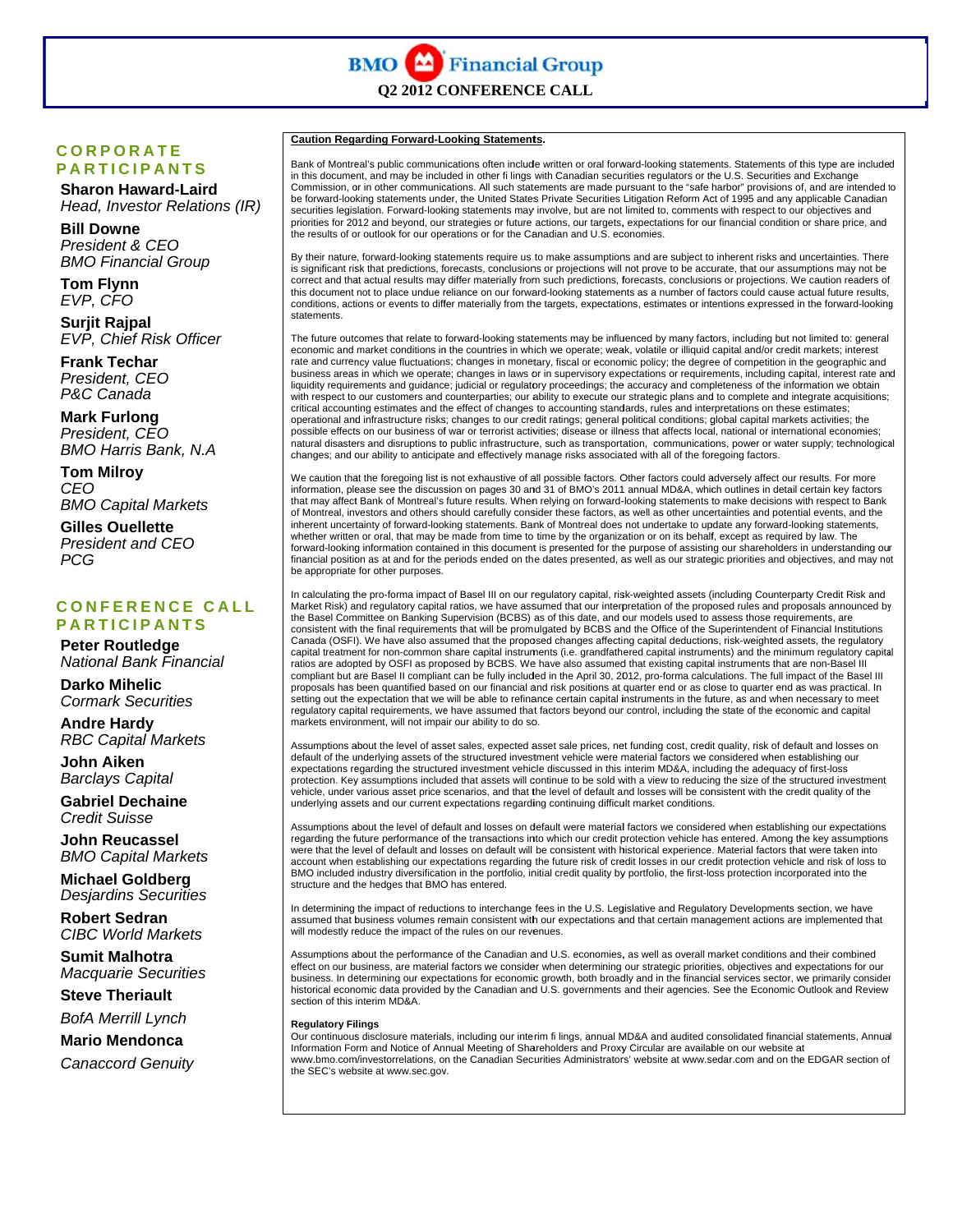## **PRESENTATION**

#### **Sharon Haward-Laird - BMO Financial Group - Head, IR**

Good afternoon everyone and thanks for joining us today. Our agenda for today's investor presentation is as follows. We will begin the call with remarks from Bill Downe, BMO's CEO, followed by presentations from Tom Flynn, the bank's Chief Financial Officer, and Surjit Rajpal, our Chief Risk Officer. After their presentations we will have a short question-andanswer period where we will take questions from pre-qualified analysts. To give everyone an opportunity to participate, please keep it to one or two questions and then requeue. Also with us this afternoon to take questions are BMO's business unit heads; Tom Milroy, from BMO Capital Markets; Gilles Ouellette, from the Private Client Group; Frank Techar, Head of P&C Canada and Mark Furlong, from P&C US.

At this time, I caution our listeners by stating the following on behalf of those speaking today. Forward-looking statements may be made during this call, they are subject to risks and uncertainties. Actual results could differ materially from forecasts, projections, or conclusions in the forward-looking statements. Information about material factors that could cause results to differ and the material factors and assumptions underlying these forward-looking statements can be found in our annual MD&A and our second quarter report to shareholders. With that said I will hand things over to Bill.

#### **Bill Downe - President & CEO, BMO Financial Group**

Okay, thank you, Sharon, and good afternoon, everyone. Before I begin, I'd like to note this is Sharon's first call as our new Head of Investor Relations. She's well known to all of us around the table and was most recently Vice President and Deputy General Counsel for our Capital Markets business. Sharon's taking over the IR function from Viki Lazaris, who's done an outstanding job for BMO and I know Sharon is looking forward to working with all of you to continue in the same fashion. As noted, my comments may include forward-looking statements.

BMO produced another quarter of very strong results bringing \$2 billion of net income in the first half of the year. Our businesses are delivering strong operating performance grounded in our consistent focus on customers and their success. We also made a number of strategic investments in our Wealth Management business which I'll touch on later.

Since 2011, with a clearer line of sight around market adjustments and regulatory reform and the objective of continuing to set a new standard for our customers, business models in every part of the Bank have been under review. So is the relationship between revenue and the expenses incurred to generate each dollar earned. And so contributing to our performance is the long-term effort to increase the competitiveness of the Bank and enhance our return on equity, it's work that is well under way.

We have been and continue to simplify structures and processes everywhere in the Company and we're encouraged by the improvements we're seeing. In fact every month we're becoming a more efficient bank as we simplify processes that deliver exceptional customer experience and generate high quality earnings. This progress is consistent with our longterm productivity plans, which I have referenced in previous calls. Let me take a moment to highlight some of our successes to date.

For many months now, in our P&C Canada business, the overall number of hours worked by customer service representatives have come down. By running better analytics we've maintained service levels while managing the CSR schedule more proactively. Additional customer service representatives are in the branch when more customers are expected and the reverse is the case in periods of low traffic.

In the US, we're establishing a new sales model to serve the mass affluent customer. It will deliver specialized investing and banking support for this important segment at a lower cost than traditional models while improving the customer experience.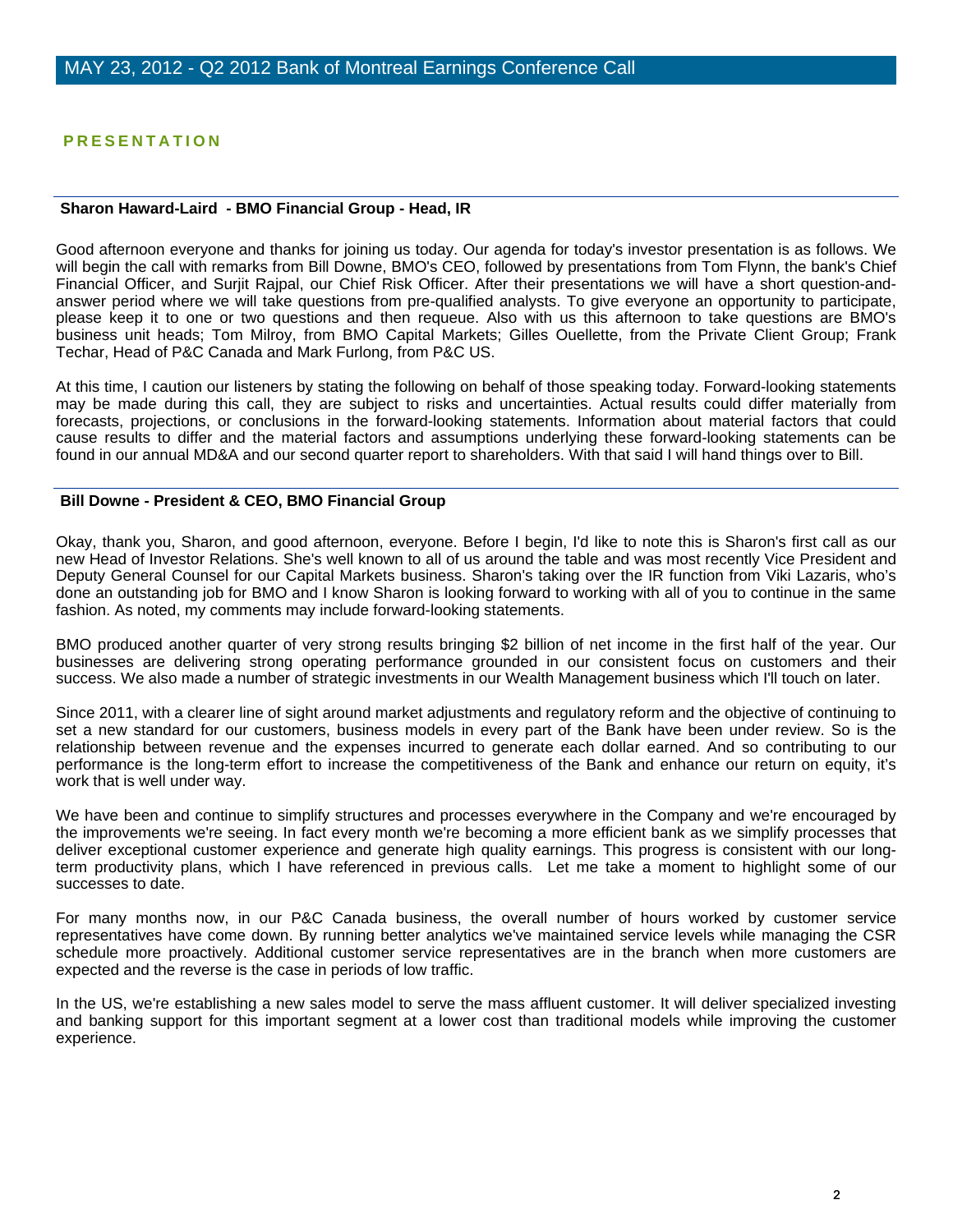Pilot results have shown high double-digit growth rates in investments and very strong loan and deposit balance growth. We're also eliminating costs through a disciplined approach to simplification, delayering and eliminating waste. For example, a year ago we undertook an initiative to simplify our employee grade levels. Two legacy systems became one, simplifying the Bank's grade structure while reducing costs and administration. Actions like these and many other multiyear productivity enhancements will favorably contribute to the Bank's profitability and to our ability to distinguish ourselves in the minds of customers.

In the second quarter, the Bank's reported net income increased 27% year over year to \$1 billion or \$1.51 per share. Adjusted net income was up 28% to \$982 million representing \$1.44 per share, 15% ahead of last year. Adjusted revenue<sup>1</sup> growth was also 15% reflecting the lift from acquisitions and organic growth across our businesses. BMO's adjusted  $\mathsf{ROE}^1$  improved to 15.4% from 15% in Q1.

Provision for credit loss was down from last year although above Q1 levels. Formations were up primarily in the US and largely reflected the reclassification of individual credits in the acquired performing loan portfolio the impact of which was captured in the credit market close. Surjit will give you more detail on credit later in the call.

BMO enhanced its strong capital position in the quarter and assuming full implementation of Basel III reforms and the full impact of IFRS, our pro forma Basel III common equity ratio was 7.6%.

Turning now to our operating groups. P&C Canada's reported net income for Q2 was \$446 million and on an actual loss basis, up 8.5% from last year. Positive operating leverage of 2.3% reflects our efforts around efficiency and disciplined expense management. Commercial loans were up 3.2% year over year driven by core lending in our corporate finance segment; the growth was broad-based across all regions and most sectors.

In response to a slowdown in personal loan growth and elevated consumer leverage, we shifted focus ahead of the market to drive the business. Our intention was to deliver tangible customer benefits by offering more suitable products in a low interest rate environment. This was best illustrated by our five-year fixed rate mortgage, a product that provides borrowers with a faster path to increased home equity and certainty of monthly payments. The success of this approach is profound and has built a new business pipeline. Based on recent data approximately 70% of BMO's current mortgage originations have a 25-year or less amortization period compared to 40% last June which we believe to be industry leading. For BMO, the result has been high credit quality with attractive interest margins.

P&C US reported net income of \$122 million in source currency. On an adjusted basis net income was US\$137 million. Our commercial business, which we expect to be an important driver of future growth, continues to perform well. Commercial and industrial loans were up US\$800 million from the end of Q1 representing a 16% annualized growth rate. The reduction in our commercial real estate portfolio remains ahead of schedule. The deliberate run-off of this portfolio has been offset by the strong performance of our commercial bank and this is going to be more visible in future periods.

Integration of our US banking platform is on track. We're under way with Phase II of the rebranding program in the branches and we're ahead of schedule on synergy realization. On the front line, we've completed significant upgrades to our teller and service delivery platforms to be ready for conversion and these upgrades have given our branches additional efficiency and flexibility in serving customers. We're looking forward to showcasing our US leadership and their businesses to you at our Investor Day on June 26.

Private Client Group posted strong second quarter adjusted net income<sub>1</sub> of \$150 million. These results confirm the sound underlying fundamentals of this business which has a proven track record of success. In the quarter we announced an agreement to acquire CTC Consulting strengthening our wealth offering with added research and advisory capabilities as well as penetrating new markets. This is a great fit with our existing business which won the 2012 award for Best Client Service from Private Asset Management Magazine. With this addition, our private banking business has further enhanced its competitive position in the ultra-high-net-worth market in the US.

We also continued to expand in Asia through an agreement to acquire an established private banking business with a presence in Hong Kong and Singapore and this complements our existing offices in Beijing and Hong Kong. Finally, our new regional headquarters in the UAE provides relationship coverage for institutions in the Middle East and North Africa. It brings us closer to the clients we've been serving in the area for decades. Our global asset management business is very well positioned to expand its client base in the region.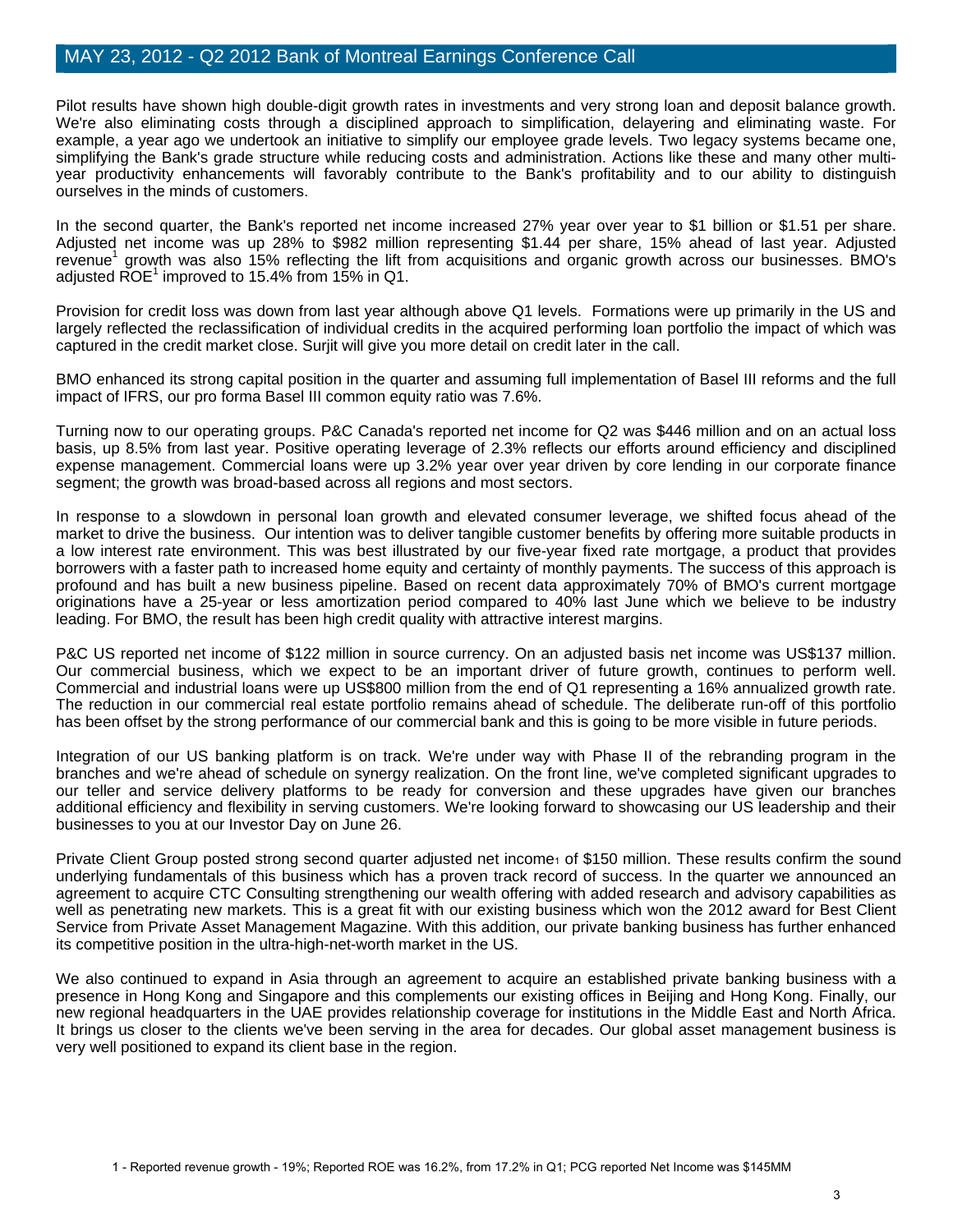BMO Capital Markets reported good second quarter net income of \$225 million up 14% from Q1 and in line with last year. Market uncertainty persists, that said, our diversified portfolio of businesses and broad client base position us well to take advantage of revenue opportunities.

Before turning it over to Tom I'd like to conclude with some thoughts on the economic outlook. There is a notion which is gaining broad acceptance that for the foreseeable future the global economy will be characterized as a two-speed world where the developed economies will show low or even negative growth and the emerging countries will power ahead. In an extension of this view, we see growth in North America continuing to show resilience. Legitimate concern is the slow reduction in the rate of unemployment. However the quality of job creation is improving with healthy growth in the private sector offset by reductions in Public Service employment. This is a pre-condition to reducing fiscal budget deficits and should lead to higher productivity, stable or increasing living standards, and economic growth. Business confidence in North America has moved into positive territory, since the beginning of the calendar year and we're seeing it in the actions of our commercial clients. Without dismissing the large amount of monetary stimulus being provided by central banks and the probability of an extended period of realignment in the EU, we continue to see reasonable expectations for real GDP growth in North America in the order of 2.3% this year and 2.6% in 2013.

And with that, Tom I'll turn it over to you.

## **Tom Flynn - BMO Financial Group - EVP, CFO**

Thanks, Bill, and good afternoon. Some of my comments may be forward-looking. Please note the caution regarding forward-looking statements at the beginning of the presentation.

I'll start on Slide 7. BMO had another strong quarter with good operating group performance. Reported net income of \$1.028 billion was up 27% from last year. Adjusted net income was \$982 million, up 28% and adjusted EPS<sup>1</sup> was \$1.44, up 15%. Adjusted ROE<sup>1</sup> was 15.4% and our capital position strengthened nicely in the quarter.

Looking quickly at operating groups, P&C Canada net income was up 8%. P&C US income more than doubled, lifted by acquisitions. PCG had its best quarter in two years with adjusted net income<sup>1</sup> of \$150 million and Capital Markets delivered good earnings in the quarter of \$225 million.

Provisions for credit losses<sup>1</sup> were down significantly year over year and up \$60 million on an adjusted basis quarter over quarter. And lastly, the tax rate was down in the quarter. Items removed to arrive at adjusted income were similar in character to prior quarters and decreased income by \$46 million or \$0.07 per share. Slide 11 shows the details on the adiusting items.

Moving now to Slide 8. Adjusted revenue<sup>1</sup> was \$3.7 billion up 15% year over year with growth in all retail businesses and the benefit of acquisitions. Quarter over quarter adjusted revenue was relatively unchanged as PCG and Capital Markets revenue growth was offset by the impact of fewer days and reduced margins. As shown in the graph on the right, adjusted total bank margin excluding trading was 210 basis points, down 11 basis points sequentially. Q1 NIM was elevated, as we said, last quarter due to an unusually strong contribution from PCG which had an impact of 3 to 4 basis points. NIM in the P&C businesses was lower in Q2 due to low rates, the competitive environment, and in P&C Canada, some items not expected to repeat next quarter.

Turning now to Slide 9. Adjusted expenses<sup>1</sup> of \$2.4 billion were up year over year largely due to acquisitions. Quarter over quarter adjusted expenses declined by approximately 1% due to expense management, fewer days, and compensation costs related to employees eligible to retire booked in Q1.

As shown on Slide 10, capital ratios strengthened in the quarter with the common equity ratio very strong at 9.9% and the Tier 1 ratio at 12%. The capital impact of IFRS of approximately 60 basis points in total is being phased into reported Basel II capital ratios over five quarters, as you know. The impact is approximately 19 basis points to the end of this quarter which is the second quarter of the phase-in period. Our pro forma Basel III common equity ratio strengthened to 7.6% in the quarter. This number includes the full impact of adopting IFRS not the lower phased-in impact. We continue to be in good shape for Basel III.

Moving to Slide 13. P&C Canada net income was \$446 million. Year over year net income was up 8% reflecting higher volumes across most products partially offset by lower margins and expenses were flat as we continue to manage

<sup>1 -</sup> BMO Reported EPS was \$1.51; BMO Reported ROE was 16.2%; PCG BMO Reported Net Income was \$145MM; Reported PCL up \$54MM Q/Q; BMO total reported revenue was \$4.0MM; BMO Reported expenses were \$2.5MM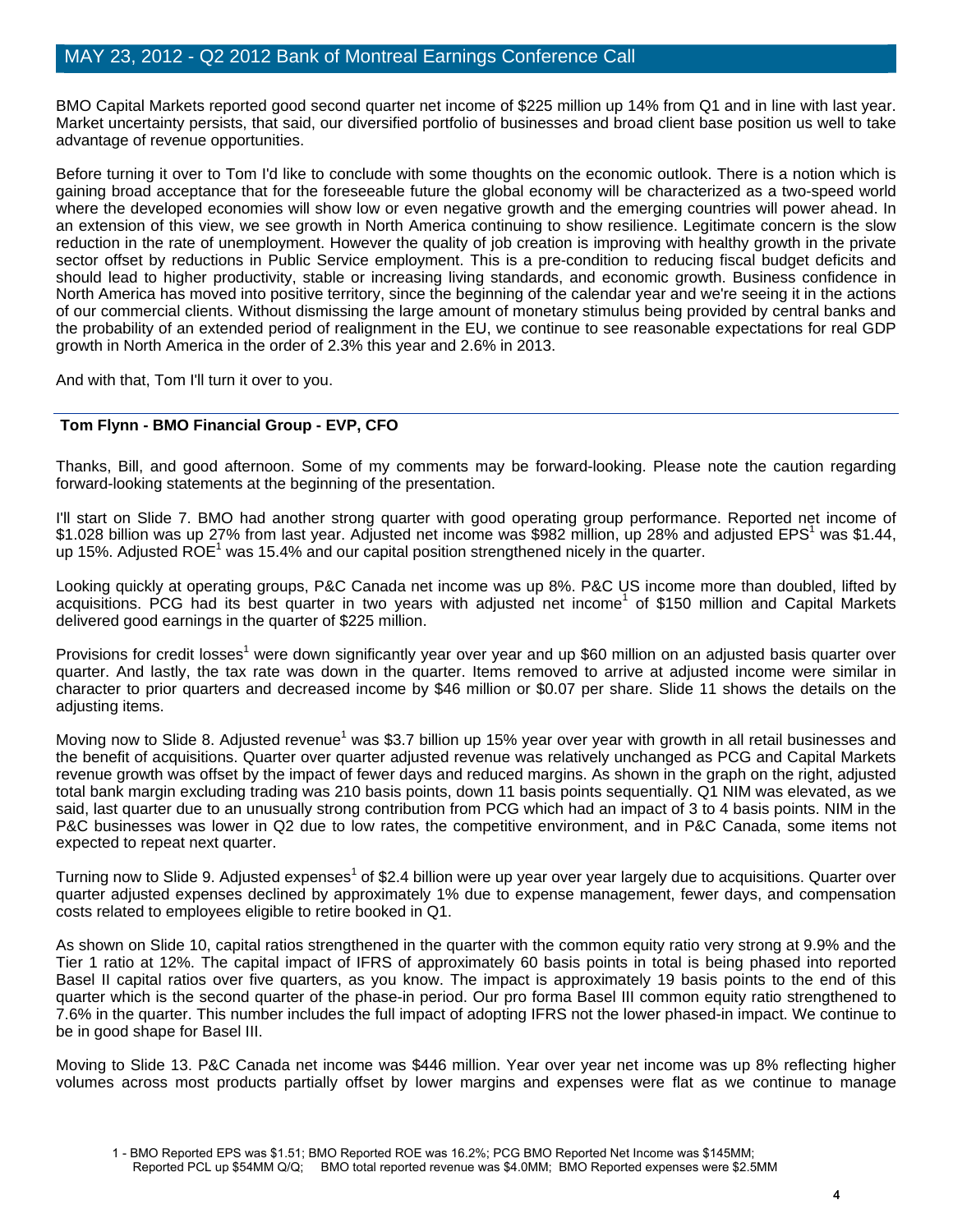productivity. The productivity ratio was 51% and operating leverage was positive 2.3%. We're optimistic about balance growth as we look forward to the second half of the year.

Moving to Slide 14, P&C US adjusted net income<sup>1</sup> was US\$137 million. Revenue and net income more than doubled from a year ago reflecting the impact of the acquired business. Revenue of US\$738 million declined quarter over quarter primarily due to lower margins, decreased securities gains, and fewer days. NIM was down 8 basis points mainly due to lower loan spreads. Expenses were down sequentially due to a litigation expense booked in Q1; excluding this item expenses would have been approximately flat.

Turning to Slide 15. Private Client Group delivered strong results with adjusted net income<sup>1</sup> of \$150 million up 62% from a year ago. Excluding insurance, Private Client Group revenue growth was 18% year over year due to contributions from acquisitions and organic growth. PCG results in the prior year were impacted by unusual earthquake-related reinsurance claims and in Q1 2012, the results were impacted by a reduction in interest rates.

Turning to Slide 16. BMO Capital Markets net income of \$225 million was relatively in line with the prior year and up 14% quarter over quarter. Revenue was down a little from stronger levels a year ago. In the quarter, we had solid investment banking activity and lower investment securities gains partially offset by improved trading revenues. Quarter over quarter revenues were up due to a rebound in investment and corporate banking.

Turning now to Slide 17. Corporate had reported net income of \$91 million and adjusted net income of \$21 million. Year over year adjusted net income<sup>1</sup> was up \$47 million. Adjusted revenue was lower mainly due to interest received on a tax settlement a year ago. Adjusted expenses were higher year over year largely due to the impact of the acquired business. Quarter over quarter adjusted net income<sup>1</sup> declined \$41 million. Adjusted revenues were consistent while adjusted expenses were higher, mainly due to the timing of benefit costs and technology investment spending. Adjusted provisions were higher under BMO's expected loss provisioning methodology and recoveries were lower on M&I purchased credit impaired loans.

To conclude, we produced another strong quarter and we feel good about how the businesses are positioned looking ahead. With that I'll turn it over to Surjit.

## **Surjit Rajpal - BMO Financial Group - EVP & Chief Risk Officer**

Thanks, Tom and good afternoon. Before I begin, I'd like to draw your attention to the caution regarding forward-looking statements at the beginning of this presentation. As in previous quarters, I'll focus my comments on a few key areas of interest.

I'll start with the provision for credit losses. Our total provision for the quarter is \$195 million or \$151 million on an adjusted basis. In order to provide you with the context on the overall portfolio, I will comment separately on the performance of the acquired versus the legacy portfolios. Over time, as we renew and integrate the acquired portfolio into our practices this distinction will be less relevant.

In the legacy portfolio, the current quarter provision for credit loss is \$268 million compared with \$233 million in Q1. Capital Markets contributed to the change with a net loss in this quarter compared to net recovery positions in prior quarters. Some variability is not unusual in this portfolio.

As I mentioned last quarter, our legacy portfolio provision is broadly at pre-recession levels, if I could say that. On the purchase credit impaired portfolio, there was a recovery again this quarter of \$117 million compared to a recovery of \$142 million in the first quarter. The recovery reflects a proactive management of this segment of the purchased portfolio, including active sales. A sizeable portion of this recovery is from the commercial real estate book which has been an area of management focus. We do expect variability in this segment of the portfolio as we work through these loans.

The loan loss in the purchased performing portfolio was \$44 million during the quarter primarily in the consumer portfolio. As we noted in the past, there will be timing differences between when losses in the purchased performing portfolio occur and when we recognize the mark through income.

I'll now spend some time on our impaired loan formations. In the legacy portfolio, formations of \$455 million this quarter compared to \$392 million in Q1. The increase is primarily due to our participation in one Canadian loan and a one-time

<sup>1 -</sup> P&C US Reported net income was US\$122MM; PCG reported net income was \$145MM; Corporate year over year reported net income increased \$65MM; Corporate quarter over quarter reported net income decreased \$132MM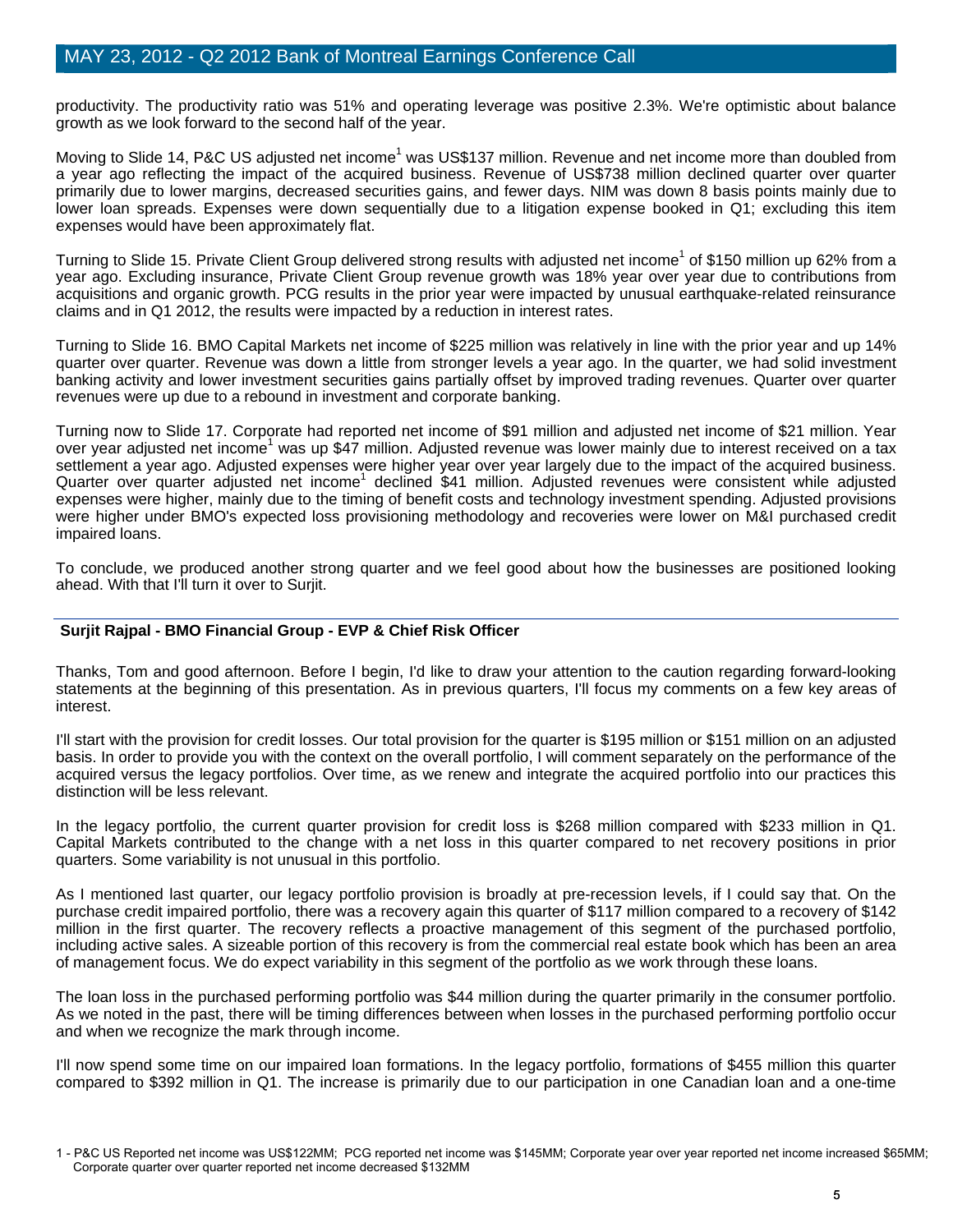realignment of the timing for recognition of impaired loans in certain segments of the US consumer portfolio. The remainder of the formations of the legacy portfolio was spread across a number of industries. The impaired loan formations for the purchased performing portfolio were \$444 million this quarter compared to \$232 million in Q1. At acquisition, we recognized the likelihood of impairment in the purchased performing loans and losses on these impaired loans were adequately provided for in the credit mark. We continue to have confidence in our assessment.

Before I close, I want to touch on the Canadian real estate market that has again been in the spotlight over the past few months. We are attentive to the risks in the market and continue to monitor our portfolios closely. We have consistently applied prudent lending standards and practices through the current cycle. Overall we are comfortable with our position. Additional information can be found in our second quarter disclosure document.

In closing, I'm pleased with the results this quarter. The legacy portfolios continue to perform well as the North American economies slowly improve. Our purchased portfolio is performing in line with expectations and we remain comfortable with the mark taken at acquisition. Thank you and we will now turn it over to the operator for the question-and-answer portion of today's presentation.

# **QUESTION AND ANSWER**

#### **Operator**

Thank you. We will now take questions from the telephone lines.

## **Sharon Haward-Laird - BMO Financial Group - Head, IR**

Prior to the question period I'd just like to acknowledge that the slides that are showing on the webcast are from last year. We are correcting the problem and anticipate the correct slides will be up in a moment. Once again we apologize for the error.

#### **Operator**

Thank you. Peter Routledge, National Bank Financial.

## **Peter Routledge** *- National Bank Financial - Analyst*

Thanks. A question for Frank just on the P&C Canada performance. We see deposit balances declining but also falling deposit spreads which suggest you've got some price competition, so maybe you can just give us a backdrop on some of the competitive pressures on deposits in your business.

## **Frank Techar - BMO Financial Group - President & CEO, P&C Canada**

Yes, thanks, Peter. Just a couple of comments on the quarter if I can before I get the answer to your question.

Overall we had a good quarter. Revenue growth of 2.4% in this environment feels pretty good and our expenses we managed really tightly. As Tom mentioned no growth year-over-year and a really strong operating leverage.

I think you'll recall last quarter when I talked, I said we are working really hard towards positive operating leverage and look forward to that in the second half of the year and we got there a little faster maybe than I anticipated in Q2, so feel really good about the quarter.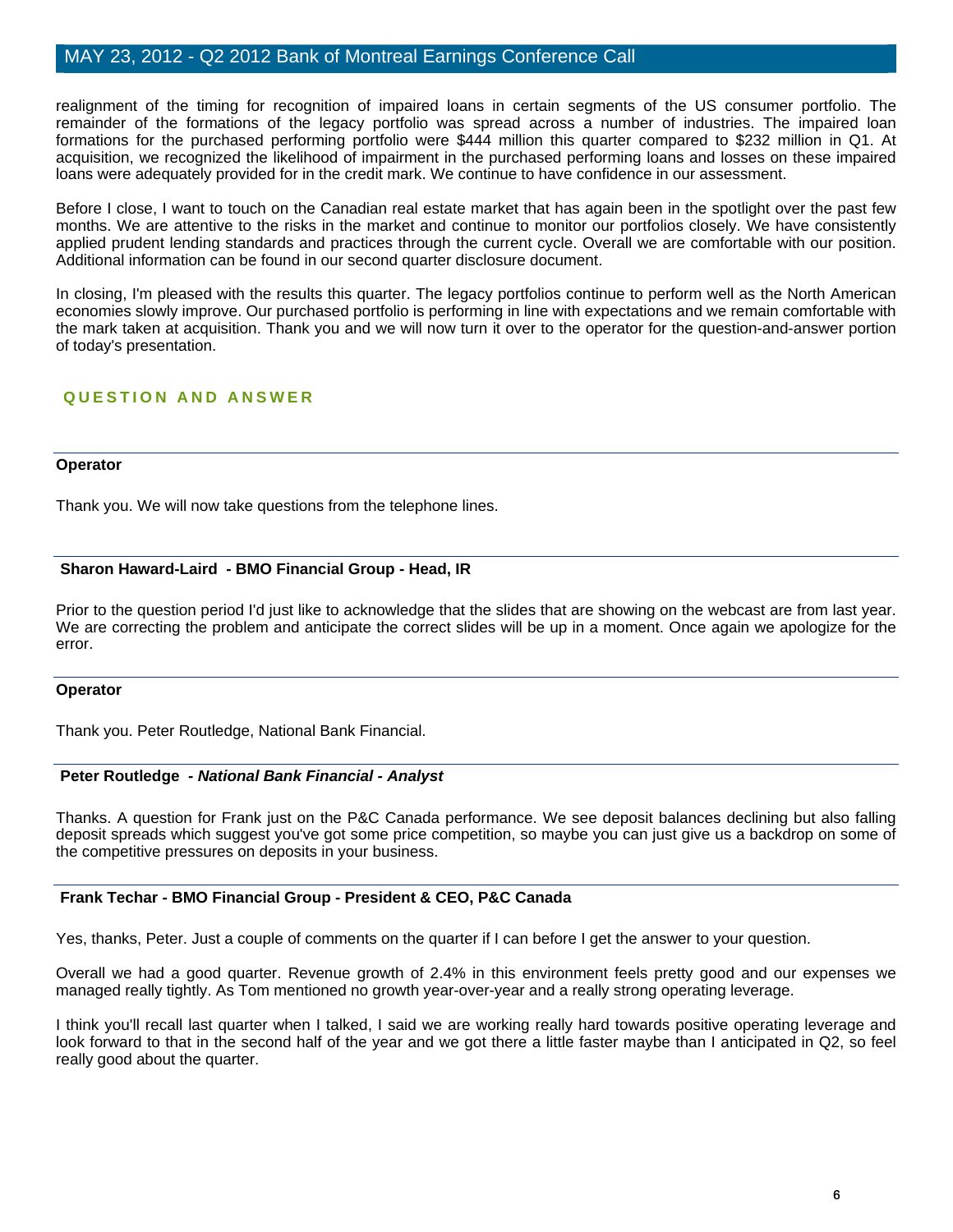We had good growth across many products and I'm optimistic based on what I'm seeing in the months of March and April relative to some of the growth patterns we're seeing in some of our product categories. So overall a good quarter and we feel like we're on track to have a better second half than a first half.

Relative to your question about deposits and spreads in general, the real issue with deposits is the low interest rate environment and that's just putting continued pressure on our spreads as we earn less on those deposits. And we expect that to continue for at least two or three more quarters.

And in addition to that, the competitive pressures we're really seeing on our term deposits and depending on the product and the term and the channel there is pretty severe competition for term deposits at this point in time so those are the two reasons -- the low interest rate environment and competitive pressure for term.

## **Peter Routledge** *- National Bank Financial - Analyst*

Are you competing on price or are you holding your ground?

## **Frank Techar - BMO Financial Group - President & CEO, P&C Canada**

We're trying to compete selectively, I would say is the strategy based on our share performance. Our share's been declining so maybe others are competing a little more aggressively than we are.

## **Peter Routledge** *- National Bank Financial - Analyst*

Finally, stepping back, if I look on Page 19, I don't want to overstate it, but there is some deterioration, minor deterioration, in some market share line items. And there's a thesis that BMO will struggle in a slow growth environment in Canada, because it's smaller and it will be competing against bigger more aggressive peers. How do you respond to that?

## **Frank Techar - BMO Financial Group - President & CEO, P&C Canada**

Well I think two things. It is a fact, we have a smaller distribution network and we're not going to change that overnight but we think we can compete with anybody and selectively we think we're doing that at this point in time. We have a little different point of view and that is that we're not going to sell all products to all people. We're in the business of talking to our customers about products that are in their best interest and I think the best example of that is our mortgage offer that Bill mentioned just a minute ago.

This was good for our customers and its been good for us. And so we're going to see that as we go through the next few quarters and I'm optimistic about that. And I'd also just add to that, we're number two in commercial market share and we've been two for a long time with the distribution network that is arguably smaller. So we think we can compete in any climate and any marketplace, but we're not going to push on products that we don't think are in our customers' best interest.

## **Peter Routledge** *- National Bank Financial - Analyst*

Great, thanks a lot. I appreciate that.

#### **Operator**

Darko Mihelic, Cormark Securities.

 **Darko Mihelic** *- Cormark Securities - Analyst*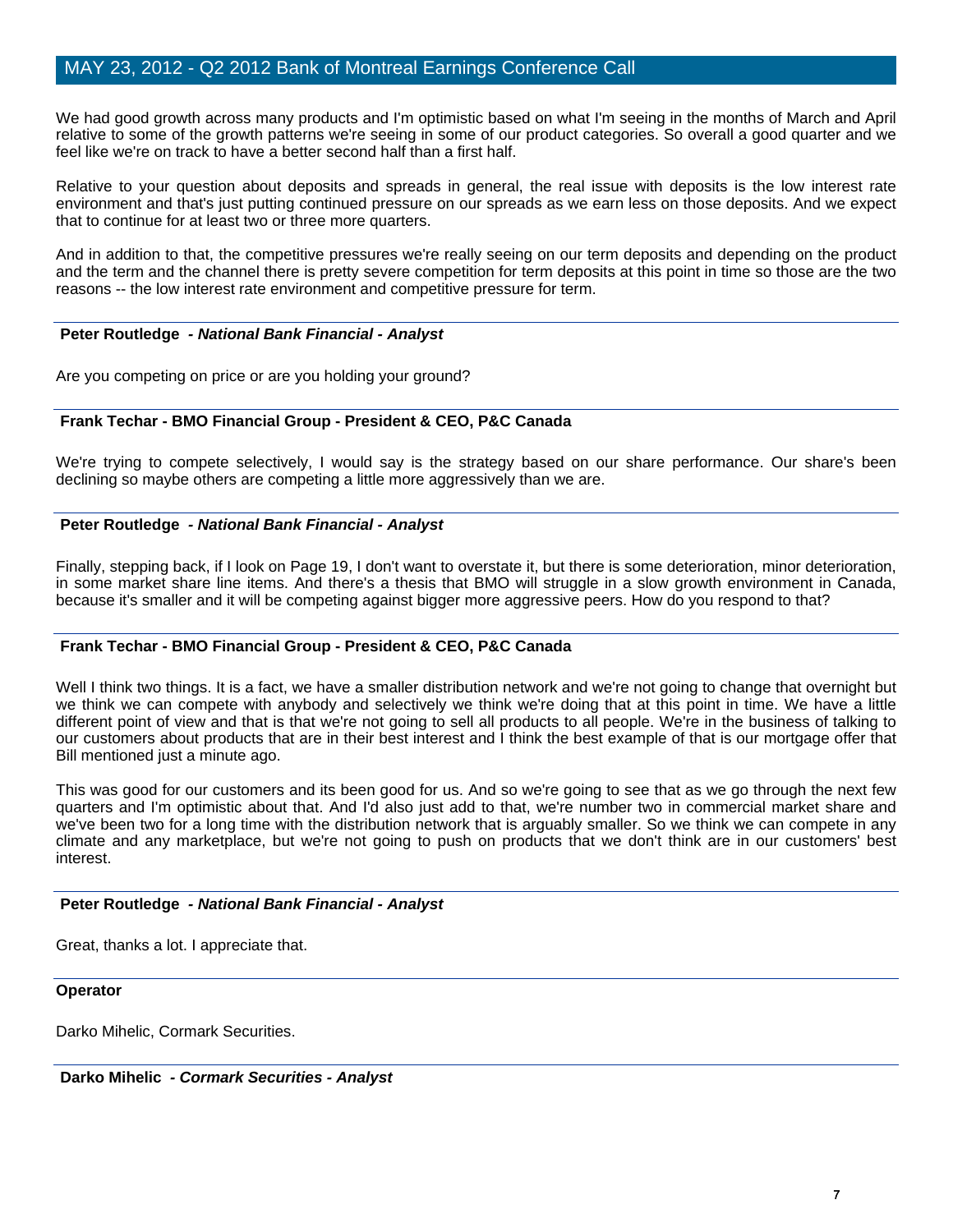Hi, thank you. Actually just a follow-up on that, Frank. Why is 2% revenue growth good in this environment?

#### **Frank Techar - BMO Financial Group - President & CEO, P&C Canada**

Well I'd like it to be a little higher, Darko, obviously, but I was talking about it from a relative perspective in the last few quarters. But if you go back to what I just said about deposit spreads in this low-rate environment, we're just all under pressure because our deposits are not earning as much for us. And until that changes, the opportunity for us is going to be much more difficult.

And so we're just faced with a situation where we've got to grow our balance sheet faster, competition is strong, and the combination of those two factors leads me to believe that if we can grow our revenues in the low to medium single digits in this environment that I'll take it.

## **Darko Mihelic** *- Cormark Securities - Analyst*

Okay, fair enough and just want to hammer away on the margin thing. You mentioned there's some small items impacting the quarter that are not expected to recur. What are those items and how much of an impact did they have in the quarter?

#### **Frank Techar - BMO Financial Group - President & CEO, P&C Canada**

Yes, if you look at the margin decline this quarter, it was nine basis points and just really simply, four to five basis points of that is what I would consider core. In Q1, as I mentioned, we had a couple of non-core items worth a few basis points that went in our favour.

We talked about that last quarter and in Q2 we had a couple of non-core items worth a few basis points that went against us so the core decline this quarter is four to five basis points. And the decline, as I already mentioned, was primarily due to lower deposit spreads in the low interest rate environment and our loan spreads were relatively stable in Q2.

Even though the competition is fierce, we're holding firm on our loan spreads and we feel pretty good about that. So I'm not going to talk about the non-core items. I think it's just a level that's too granular for the conversation, just suffice it to say that it's four to five basis points.

When I look out into Q3, I'm expecting that our margin is going to be flat to marginally down from our reported 2.81% this quarter and for the remainder of the year I'm expecting smaller declines than the first half of the year.

Darko, I just might mention relative to our 5-year fixed rate mortgage that Bill mentioned, there might be a question about has that affected our margin and in this quarter, Q2 we've seen less than one basis point as a result of the activity around that mortgage offer.

And relative to the spreads in our overall mortgage book, that offer has carried spreads less than 10 basis points lower than our overall book. So as Bill said, this is profitable business for us. It's not having a material impact on our net interest margin nor do we anticipate it's going to have a material impact in the future.

#### **Darko Mihelic** *- Cormark Securities - Analyst*

Great. Thanks for the color.

#### **Operator**

Andre Hardy, RBC Capital Markets.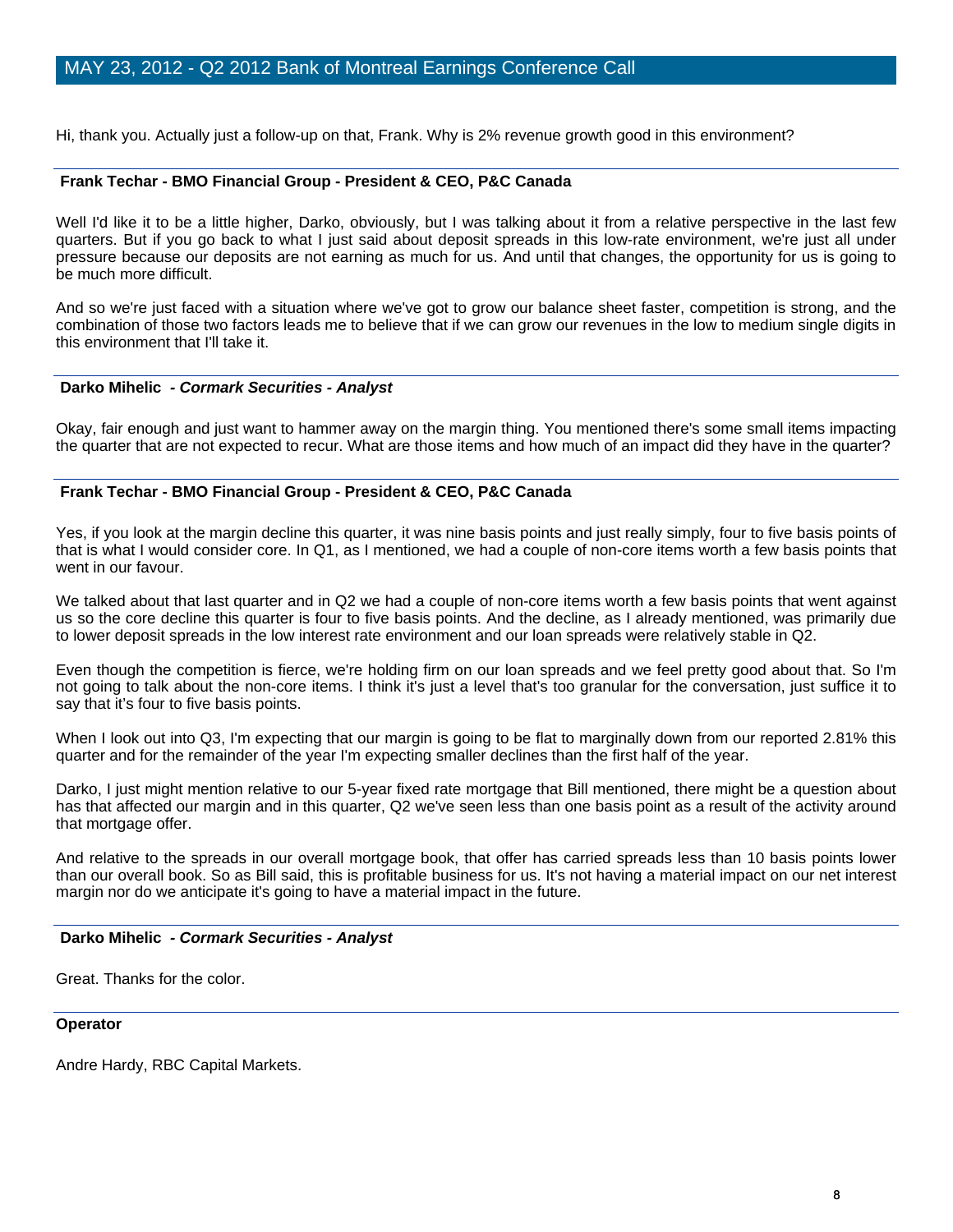## **Andre Hardy** *- RBC Capital Markets - Analyst*

Thank you. A quick one for Surjit. Can you help us size your exposure to residential construction in Canada, particularly condo construction?

#### **Surjit Rajpal - BMO Financial Group - EVP & Chief Risk Officer**

Yes, thank you. Our residential high-rise condo exposure is about \$600 million.

#### **Andre Hardy** *- RBC Capital Markets - Analyst*

With the bulk of that being in Toronto I presume?

#### **Surjit Rajpal - BMO Financial Group - EVP & Chief Risk Officer**

In Toronto and Vancouver. Typically, as I said before, in areas where there's condo construction really, so those two geographies mainly.

#### **Andre Hardy** *- RBC Capital Markets - Analyst*

Thank you.

#### **Operator**

John Aiken, Barclays.

#### **John Aiken** *- Barclays Capital - Analyst*

Good afternoon. Bill, in your opening comments you talked about a strategic review of your business segments and focusing on revenues and the expenses that drive those revenues. Was wondering if you might be able to give us a little bit of color on how regulatory capital fits into that. And under those various frameworks that you've been using, what businesses have I guess more fallen out of favor?

#### **Bill Downe - President & CEO, BMO Financial Group**

Well John, thanks for the question. I think the focus is in every one of the businesses and I would say there are no standout businesses. When we run the lines of business through the assumptions we have for the future and the impact of regulation, there are no obvious outliers and I think part of the reason for that is the way most of those businesses were being conducted.

They weren't aggressive with respect to the regulatory environment so there are no obvious outliers. But I think that what the analysis is showing us is that in some segments of our business, we're going to have to fix or make changes in the cost structure, the cost to deliver and in that sense business models are going to change.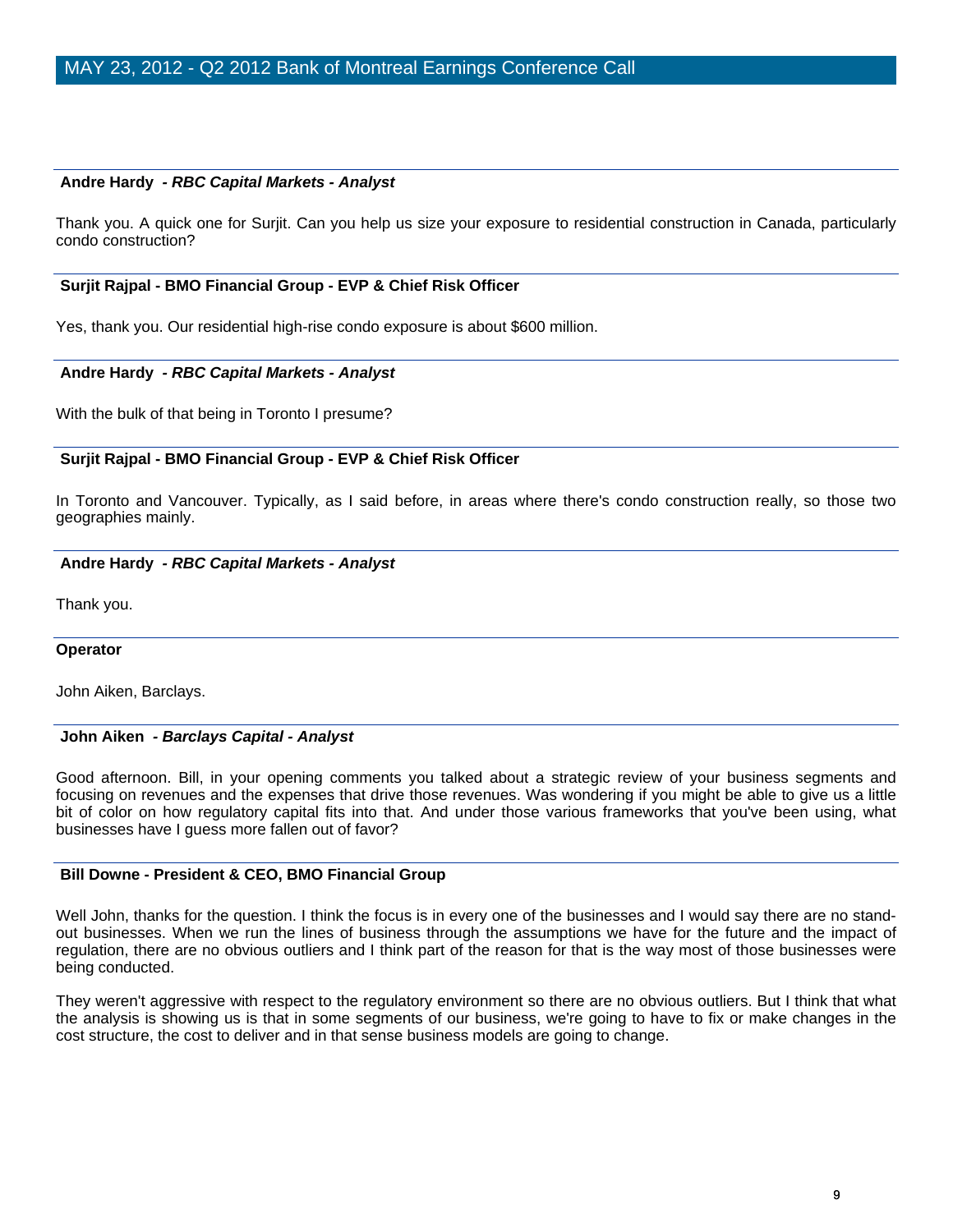And I think there's a number of historic examples where that's taken place. If you look at the foreign exchange business, which used to be much more people intensive, the element of online and self-serve for commercial clients through our treasury products is much higher and I think you've seen the same thing with interest rate products. The emerging existence of models that more reflect the direct brokerage model, if you like, for wholesale customers.

I talked about the amount of time that we're spending with our customers in personal banking around value-added activities like financial planning, making better choices around all of the mentions of saving, borrowing and investing. And in that sense, many of the things that are going on in that business are designed to shift more of the available hours to people in the branch to work directly with customers and continue to take as much as possible of the processing out and put it in much more efficient environments.

And we're seeing some great opportunities there. The reorganization of mid offices and back offices in ways that under old business models may not have been necessary. I think across all of our businesses, that type of examination is turning up ways to do things more productively.

And I might add that one of the benefits we've seen is that if it is more productive for us, it's typically more convenient for our customers. We've been able to drive efficiency both to the customer and to ourselves and it's starting to show up in the individual parts of the business. I cited two examples in my opening comments.

## **John Aiken** *- Barclays Capital - Analyst*

That's great. Thanks, Bill.

## **Bill Downe - President & CEO, BMO Financial Group**

You're welcome.

## **Operator**

Gabriel Dechaine, Credit Suisse.

## **Gabriel Dechaine** *- Credit Suisse - Analyst*

Hi, good afternoon. A couple questions here. First, on the recovery on purchase credit impaired loans, how much of that was sold versus resolved in the normal way? And is it possible that we're seeing some sort of adverse selection effects such that the early experience is much more beneficial than what's coming? Like you can't sell the loans that are still impaired that are still on your books now?

Second one is on expense guidance. If I strip out M&I it looks like 2% year-over-year expense growth for the total bank. Is that a sustainable level or are you targeting even lower than that?

And last one I'll just sneak this one in here, but Other Real Estate Owned expenses in the US, how big of a number is that in the US and where do you see that trending over the next 12 months or so?

## **Bill Downe - President & CEO, BMO Financial Group**

I'll suggest Surjit take number one and number three together.

## **Gabriel Dechaine** *- Credit Suisse - Analyst*

Sure.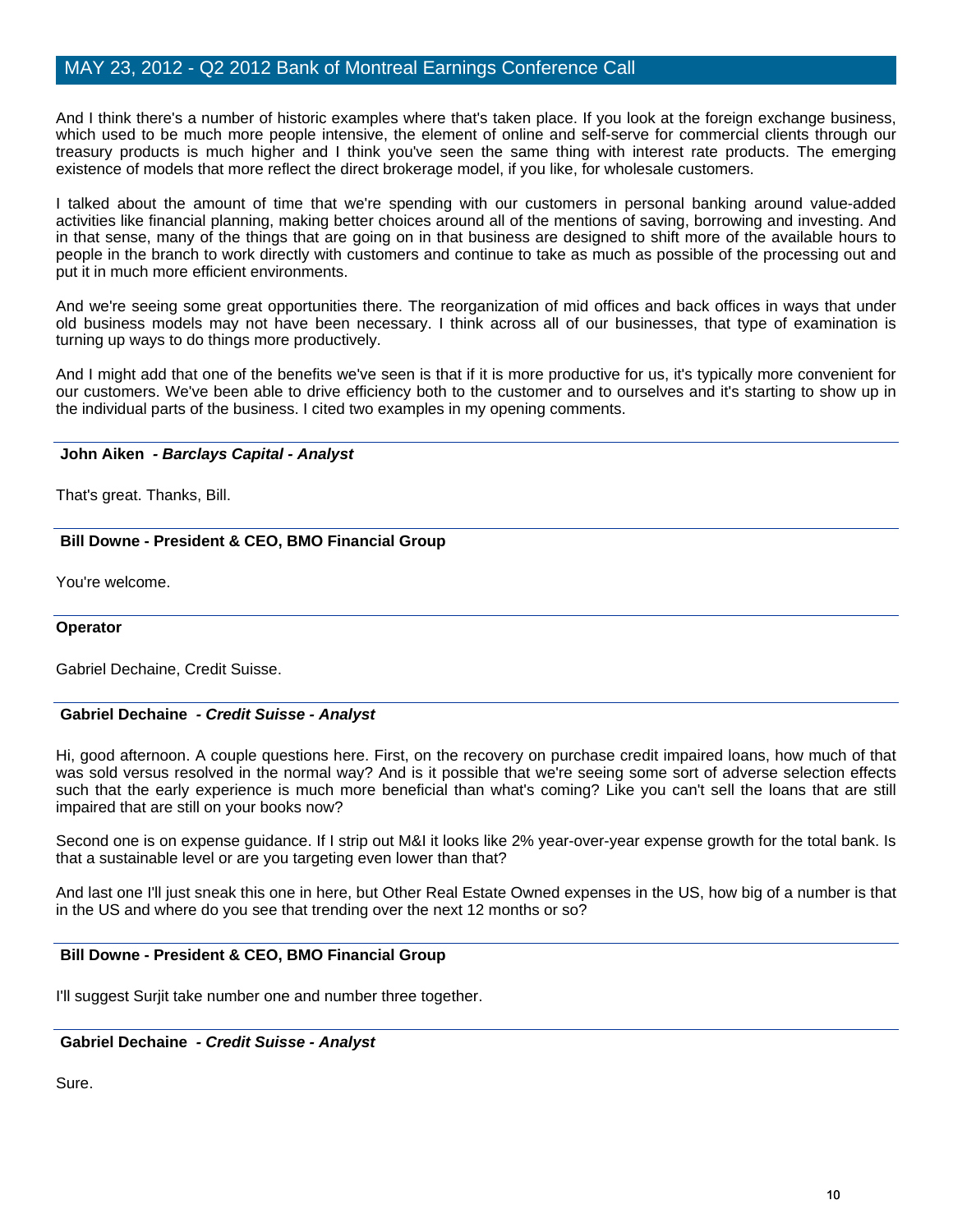## **Surjit Rajpal - BMO Financial Group - EVP & Chief Risk Officer**

So the recoveries that we've had from our portfolio are largely a result of very proactive management and resolution of that portfolio which has included some level of loan sales but I wouldn't suggest that that's a very big piece of it. We have been mindful in our strategy of value maximization as well as taking into account our client relationships as well in managing that portfolio.

So to answer your question, I don't have a specific number for loan sales and nor do I want to share that exact number on the loan sales element of it, but it's a small percentage. Most of it is through, as I said, working through with clients and getting paid off prior to maturity.

#### **Gabriel Dechaine** *- Credit Suisse - Analyst*

Okay, but I guess to the same point, though, is it possible that the early experience is just you're going through the easier stuff now or is that not the case?

#### **Surjit Rajpal - BMO Financial Group - EVP & Chief Risk Officer**

Not necessarily. For example, when we sell, we are not necessarily selling the easier part. We are putting it together with a difficult part to sell or in some cases -- in fact right now we tried to sell some of the more difficult parts. So I don't think you can make a generalization of the best part is being sold at this stage.

#### **Gabriel Dechaine** *- Credit Suisse - Analyst*

Okay.

## **Surjit Rajpal - BMO Financial Group - EVP & Chief Risk Officer**

And that's why I call this a value maximization strategy. We are under no pressure to sell if we can work it out, and so the timing will depend on that strategy.

#### **Gabriel Dechaine** *- Credit Suisse - Analyst*

Okay. So there's no expectation of a big drop off I guess in the recoveries in the next few quarters?

#### **Surjit Rajpal - BMO Financial Group - EVP & Chief Risk Officer**

I wouldn't say there's any expectation of a big drop off, nor will there be a lift off because it will all depend on how well and how quickly we manage through this portfolio.

#### **Gabriel Dechaine** *- Credit Suisse - Analyst*

Got you. And the OREO?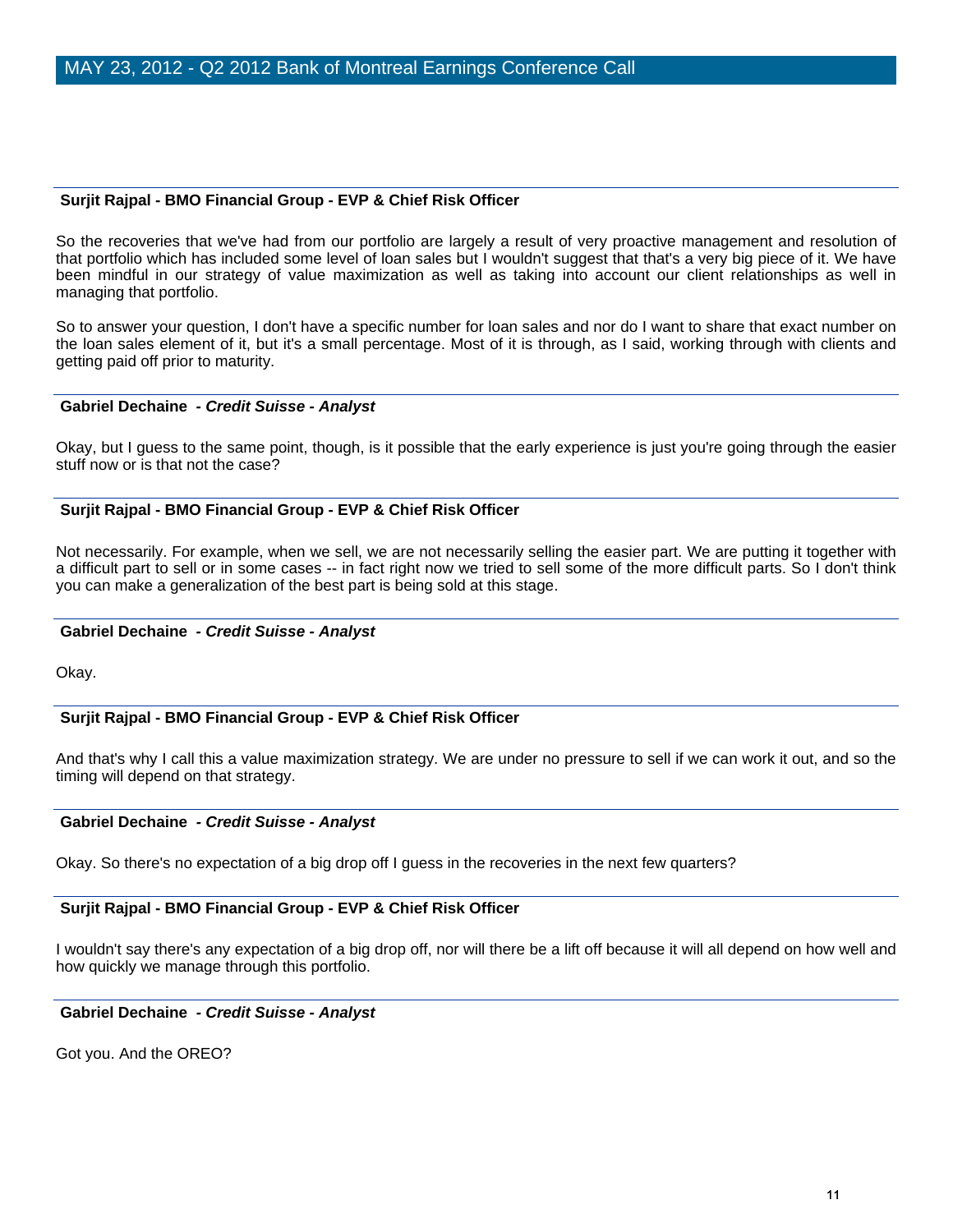## **Surjit Rajpal - BMO Financial Group - EVP & Chief Risk Officer**

Could you repeat the question on the OREO?

## **Gabriel Dechaine** *- Credit Suisse - Analyst*

The costs of Other Real Estate Owned, US banks break that out. I'm just wondering if you can quantify that and where you see it heading over the next 12 months.

## **Surjit Rajpal - BMO Financial Group - EVP & Chief Risk Officer**

We have a really small OREO book.

#### **Gabriel Dechaine** *- Credit Suisse - Analyst*

Okay.

## **Surjit Rajpal - BMO Financial Group - EVP & Chief Risk Officer**

And we constantly look at what we should, whether it's worth our while to hold on or to sell expeditiously. I don't have the cost numbers off hand but suffice it to say there's always a cost associated with keeping that portfolio on the books, but the portfolio is small so the costs are not material.

## **Gabriel Dechaine** *- Credit Suisse - Analyst*

Got it.

## **Tom Flynn - BMO Financial Group - EVP, CFO**

And on the question on expense growth, you said year-over-year excluding M&I you thought was up around 2%. As Bill said in response to the last question and in his comments, we're focused on managing expenses and managing productivity. You saw that clearly in the P&C Canada results this quarter with good operating leverage at 2.2% [sic] and the productivity ratio down to 51% and the expenses flat year-over-year with revenue growth being produced. So I'd say that we're happy with the numbers this quarter.

We're focused on both managing expenses in the short-term but also getting after more fundamental process improvements that will take some time and if revenue is growing like we've seen for the last little while, we would be looking to manage expense growth down in the very low single digit level.

## **Gabriel Dechaine** *- Credit Suisse - Analyst*

Thank you very much.

#### **Operator**

John Reucassel, BMO Capital Markets.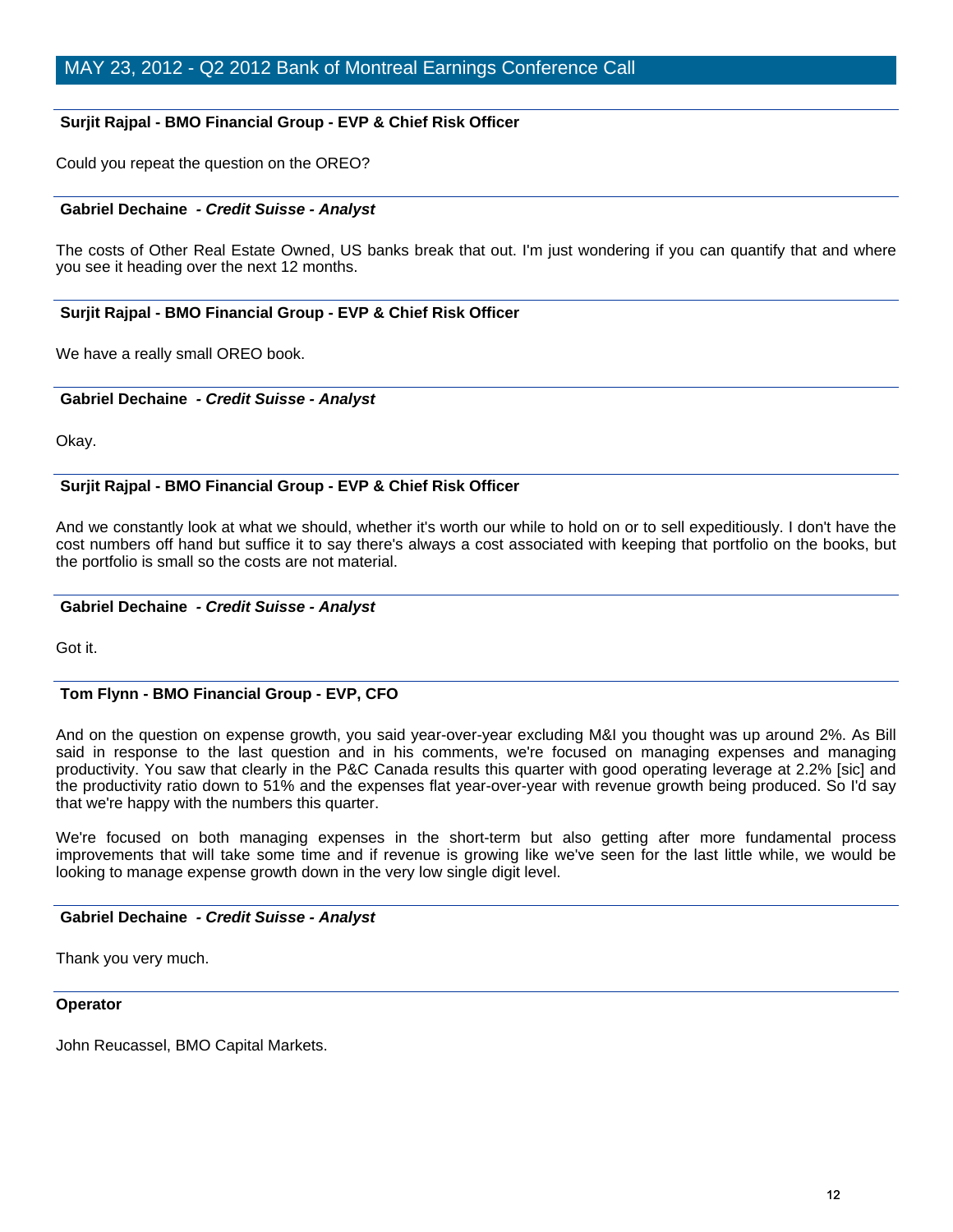#### **John Reucassel** *- BMO Capital Markets - Analyst*

Thanks. A question for Tom or Bill. Just to clarify, in your Annual Report you talked about 8% to 10% EPS growth. If we try and establish a base for that, would that include or exclude these purchase credit impaired loans that you are getting over the last couple quarters if you're looking at over the medium term?

## **Tom Flynn - BMO Financial Group - EVP, CFO**

It's Tom, John. It would include the recoveries there because we include the recoveries in our adjusted earnings and the guidance was off of an adjusted earnings kind of a number. And as you said in posing the question, the guidance is medium-term guidance, not guidance related to any particular shorter-term period like the first couple of quarters of this year.

#### **John Reucassel** *- BMO Capital Markets - Analyst*

Okay so just again it would be on the \$1.44 or whatever that adjusted number ultimately ends up being for 2012? The medium-term guidance?

## **Tom Flynn - BMO Financial Group - EVP, CFO**

Correct, and when we issued the guidance, we issued it off of the results that we reported last quarter looking ahead to a three year-ish term, so I think the short answer to your question is yes. The longer answer is that's a little precise granulizing off one quarter which isn't to take away from how we feel about the quarter but just to reinforce it, it's a midterm target.

#### **John Reucassel** *- BMO Capital Markets - Analyst*

Okay, and then just one last on clarification. On Slide 20 and Slide 21 for Mark, there is a bunch of slides here with tables or with loans and deposits and I'm just trying to get an understanding of what you would consider core loans and core deposits. It looks like loans in US P&C were down US\$1.5 billion from the first quarter and if I look at your run-off loans they were down about US\$200 million. Is that saying that the core loan growth was down US\$1 billion or so in the second quarter versus the first quarter?

## **Mark Furlong - BMO Financial Group - President & CEO, BMO Harris Bank**

So you're getting that US\$1.5 billion from Page 8 of the supplemental?

#### **John Reucassel** *- BMO Capital Markets - Analyst*

Supplemental. That's right. Taking the average. I know these are ending balances on Slide 20 and Slide 21, but I'm taking the average from Page 8 of the supplement.

#### **Mark Furlong - BMO Financial Group - President & CEO, BMO Harris Bank**

So on Page 8 at the top that's Canadian and there's exchange rate differences in there. I think Tom Flynn would take that one. If you want me to talk about Slide 20 and Slide 21 and if you want Tom Flynn to follow-up he will do the other piece.

So what's on Page 20, so that is the commercial portfolio. I'd say pretty much as we thought that core C&I portfolio is showing very robust growth. It has been across the geographies, across industries; no one has overtaken any of the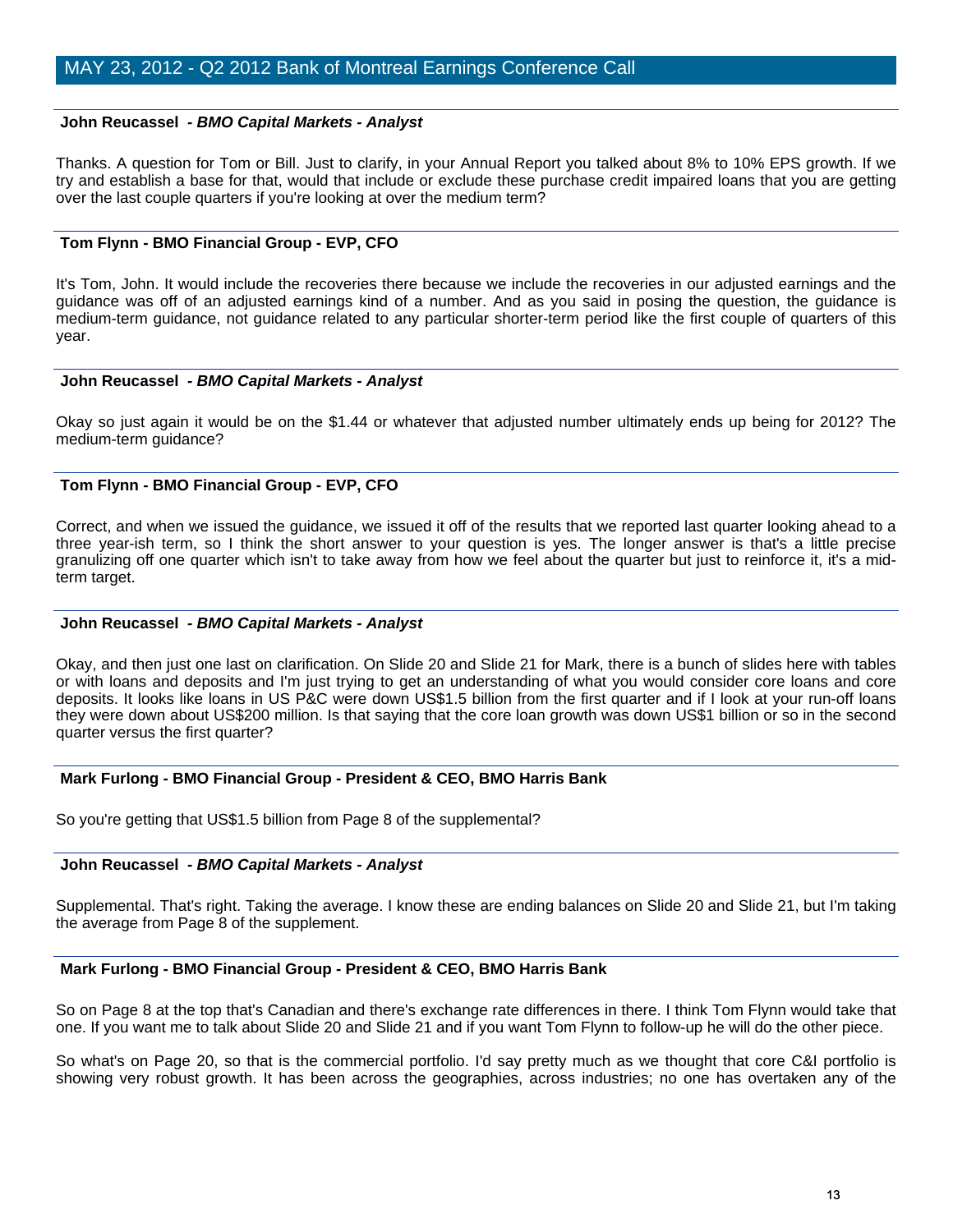others so it has been very robust growth. Commercial real estate, as you can see there, down a little bit and I suspect that will come down a little bit maybe again although it will stabilize. Feel really good about that core C&I portfolio.

The run-off portfolio that you see in the third chart there on the left hand corner, that's about 80% commercial real estate and that will continue probably to push its way down. But feel really good about what's going on there. I'd also mention that in this quarter, a lot of our commercial bankers, business bankers, small business bankers, they did some of the conversion of the underwriting process so forms and process from prior pre-merger to BMO, so a fair amount of distraction.

Despite that distraction they actually doubled the loan pipeline for commercial in the quarter. So a lot of work that went into the first quarter obviously benefited the second quarter so I feel very good about where that portfolio and where that business stands today.

On the bottom, I should say on Page 21 on the personal portfolio, I think all these are core portfolios here. There is some run-off embedded in those pieces that we're no longer originating but all are I think important to the future.

The mortgage portfolio shrunk about US\$300 million, but we're selling about 70% of that portfolio today, so just the amortization of that portfolio is overcoming the small piece that we're putting into portfolio. We're selling 70% because spreads widen and by the way selling it service-retained and that is a better economic picture in kind of a 5-year plus NPV than it would be retaining all those.

Home equity, I think that is just a consumer deleveraging and I think that we probably get run-off on that for a few more quarters and I think we'll see some stabilization. Indirect auto, that portfolio is growing and that's the portfolio that you put on your books is incremental assets relative to other opportunities given the spread that you can get in that business.

Business banking and small business, a little bit of shrinkage there. Might see a little bit of that for another quarter or two but that portfolio also stabilizing. As I said in commercial, despite the business bankers and small business bankers being distracted this quarter in a fair amount of conversion to the BMO credit underwriting system, they also doubled their pipeline in the course of going from end of first quarter to the end of second so I also feel very good about what's going on in the business banking portfolio.

So let me stop there. That gives you a perspective of what's going on in the loan portfolio and Tom will answer the first question you had on the difference between the top chart Canadian dollars to the bottom chart US dollars.

## **Tom Flynn - BMO Financial Group - EVP, CFO**

Just very quickly on Page 8 of the sup pack we showed the P&C US segment. The top chart is in Canadian dollars. It shows the average loans down about \$1.4 billion. The bottom chart has US dollars and the loans are down just US\$200 million and Mark has given the color around that, but a portion of the decline related to the currency and the better numbers to look at are the US dollars.

## **John Reucassel** *- BMO Capital Markets - Analyst*

Great. Thank you very much.

#### **Operator**

Michael Goldberg, Desjardins Securities.

 **Michael Goldberg** *- Desjardins Securities - Analyst*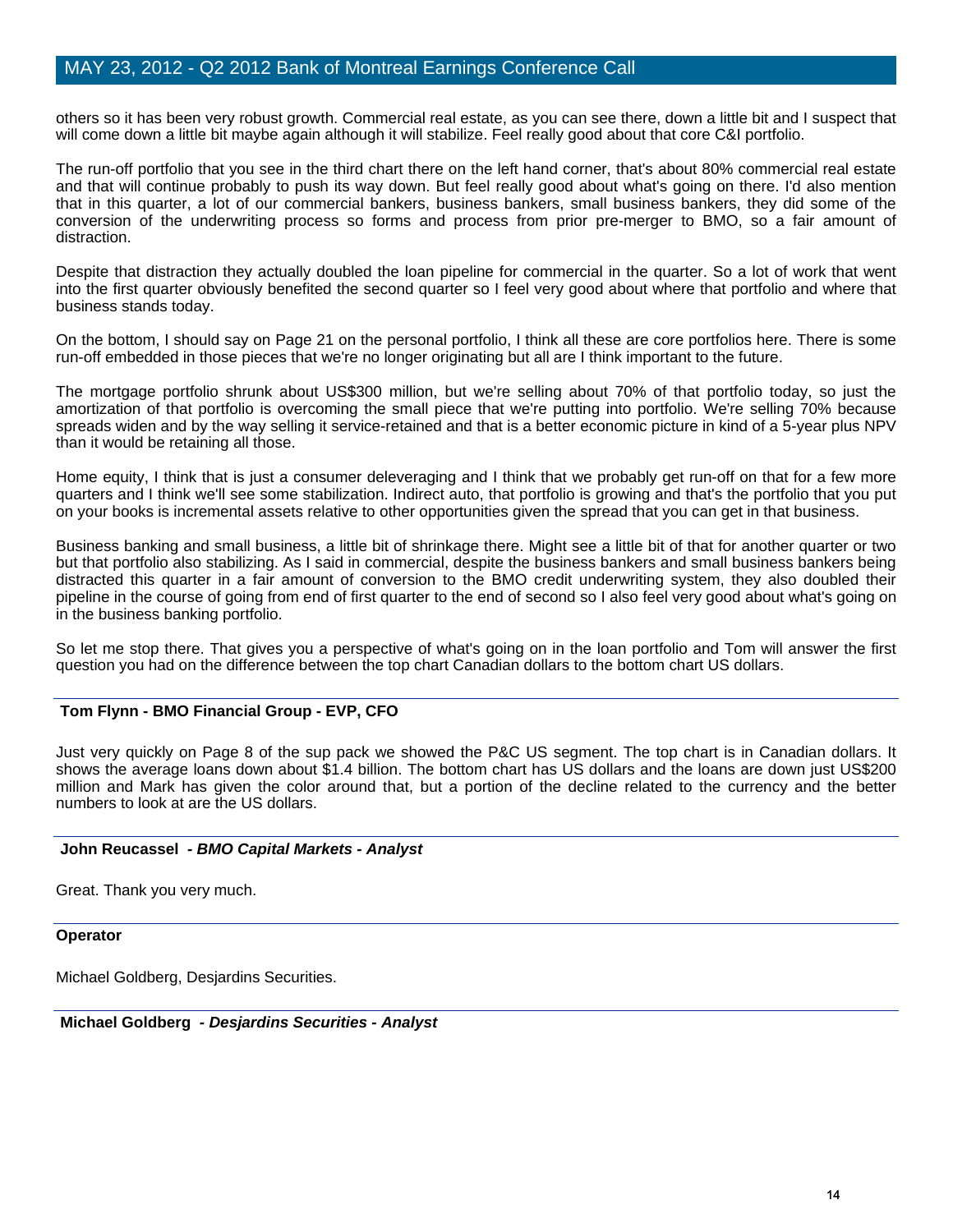Thank you, my first question is for Bill. At \$0.70 your payout is in the lower half of both reported and adjusted earnings per share. So why no dividend increase yet and just as a clarification, is the payout objective on reported or adjusted earnings? And then I'll come with my second question.

#### **Bill Downe - President & CEO, BMO Financial Group**

The target is on reported in the long run, Michael and over time these numbers are going to converge when we have the integration behind us. And not to be repetitive, we're looking forward to continued top-line and bottom-line growth and we're now in the middle of the range using a four-quarter view of payout relative to earnings and I remain positive and optimistic with respect to the future.

#### **Michael Goldberg** *- Desjardins Securities - Analyst*

So why would the Board have held back at this point now that you're at that mid-point from moving ahead with the dividend?

#### **Bill Downe - President & CEO, BMO Financial Group**

Michael, honestly, I answer this question every quarter. I try to answer it consistently in the same way and I don't have much more to add.

#### **Michael Goldberg** *- Desjardins Securities - Analyst*

Okay, my second question is about US loan quality and it's certainly encouraging to see the release of the original mark on performing M&I loans and recoveries on the non-performing loans, but at the same time, Marshall and Ilsley, the purchased non-performing loan formations rose significantly during the quarter. When do you expect these formations to tail off and what's the prognosis for recently classified loans that gives you comfort that the remaining mark is adequate?

## **Surjit Rajpal - BMO Financial Group - EVP & Chief Risk Officer**

That's a good question, Michael. Let me give you a little bit of background into what these formations are. The formations that we've had this quarter relate to small accounts, accounts that generally are smaller than \$5 million. And what we had done at the time of acquisition was some of these smaller accounts were assessed on a sample basis.

And what we did was we looked at the sample and it indicated a higher probability of impairment that was being recognized by M&I and at that time we factored that into the determination of our credit mark. So anything that we are moving now to impaired is more than adequately protected by the credit mark, so in some ways -- and I don't want to sound glib -- but in some ways it's a relabeling exercise. It's not going to have any impact on the performance.

Now, your question in terms of when is this going to stop; We have reviewed a lot, most of the accounts now that were done on a sample basis so even the very small accounts we've started looking at and have looked at more specifically as opposed to as on a sample basis and my expectation is that this is going to moderate. And as I said before, this is no reflection on the quality. The quality is exactly where we expected it to be because that was reflected in the credit mark. Does that satisfy your question?

## **Michael Goldberg** *- Desjardins Securities - Analyst*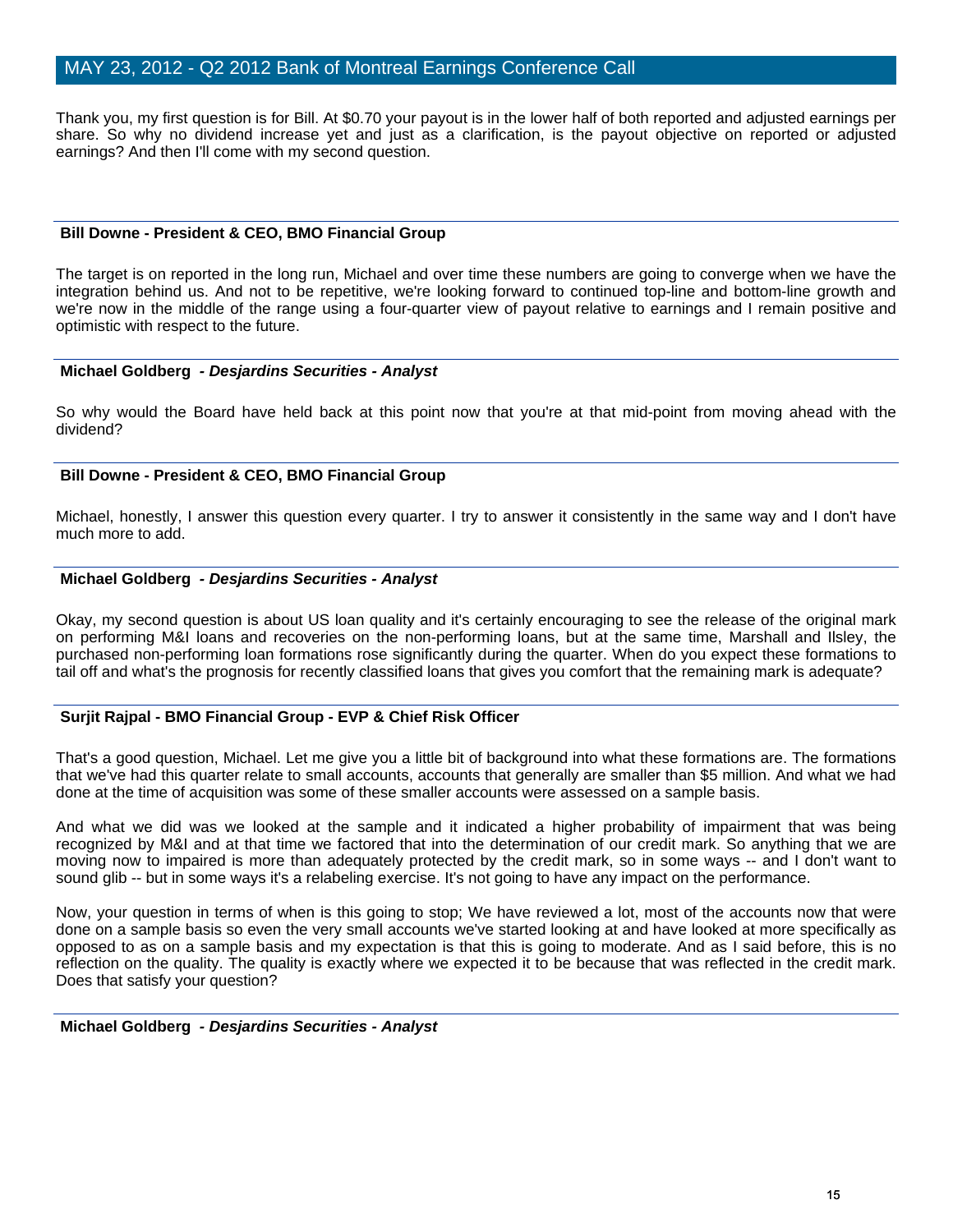So just to clarify then, what you're saying is that in going from a smaller sample to a larger sample, that accounts for the bulk of the increase in the purchase loan formations?

## **Surjit Rajpal - BMO Financial Group - EVP & Chief Risk Officer**

No, let me clarify. The very small loans were valued on a statistical basis, let me put it that way, as opposed to as on a specific basis. A small account, let's say a \$500,000 account, wasn't looked at. You couldn't look at thousands of \$500,000 accounts in setting the mark, so that part of what we look at on a sample basis and the mark was applied to it statistically. And that statistical mark that was applied was based on the fact that we recognized that the impairments would be higher and that was factored into our computation of the credit mark.

So as we go through these accounts on a specific basis, looking at them name by name, we are comfortable that those that have migrated to the label of formation for the most part have been dealt with this quarter, so I would think that this will moderate in the next quarter.

#### **Michael Goldberg** *- Desjardins Securities - Analyst*

Okay, thank you.

#### **Operator**

Robert Sedran, CIBC.

## **Robert Sedran** *- CIBC World Markets - Analyst*

Good afternoon. Just want to come back to the issue of margin for a moment. Frank, I want to make sure I understood you correctly because I guess there were some unusual items that artificially depressed the margin this quarter. But then your forward-looking statement was, well I guess you are not allowed to make those, but the comment you made about Q3 basically said flat to down.

So it sounds like margin pressure is accelerating just generally versus flattish for the past four or five quarters and now it's starting to pick up a little bit. Is that a correct view and is it still the deposit side that's going to be the problem?

## **Frank Techar - BMO Financial Group - President & CEO, P&C Canada**

Just in answer to the second part of your question, the deposit side is still going to be the problem at least until we go into 2013. Let me see if I can do this another way. Q1, our margin was 2.90%. Non-core items were positive in the quarter to the tune of a couple of basis points. The 2.81% in this quarter, again we had a couple of non-core items that in this case were negative to us for a couple of basis points so if you backed those out we would be at 2.83%-ish. And what I'm saying is for Q3, my expectation is we're going to be flat to the 2.81%, so we're continuing to see from a core perspective two or three to four basis points of spread compression in our margin as we look out over the next couple of quarters.

#### **Robert Sedran** *- CIBC World Markets - Analyst*

Okay.

## **Frank Techar - BMO Financial Group - President & CEO, P&C Canada**

I don't know how much more precise I can get.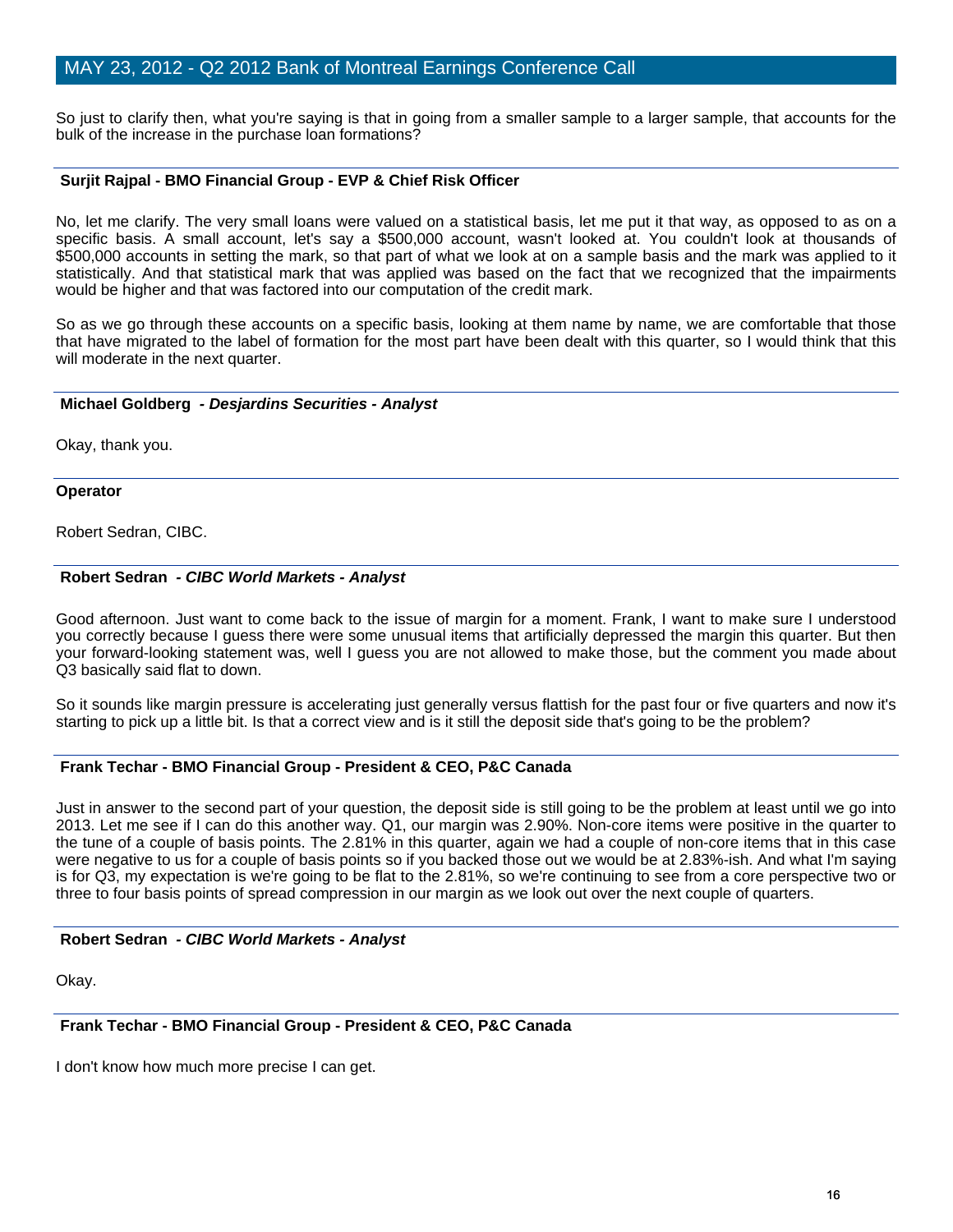#### **Robert Sedran** *- CIBC World Markets - Analyst*

No, that's helpful. I was trying to understand that it felt like another four or five basis points coming this quarter, but I understand your comment now. And on the US side, is it -- Mark, I guess it's hard to read anything into the margin because you're sort of simultaneously growing and shrinking different parts of the loan book and so ultimately business mix is as big a driver as anything when we see the margin moving there?

#### **Mark Furlong - BMO Financial Group - President & CEO, BMO Harris Bank**

I try and give that answer here too but nobody is believing it. So let me go with, I mean that is actually what's happening. But I think that we're probably a little closer to stable now, because I think some of the run-off has slowed down quite a bit. There's certainly some good intense pressure out there on spreads as you know in the US market with the lack of broad asset growth going on.

So that said I think that the quarters where we have eight or nine basis point drops, I don't think that's what I see in the next two or three quarters. The band is probably two to four one way or the other probably a little more downward pressure than upward, but you could get a little interest recovery here that neutralizes that or something like that, so I think the band's a little tighter the next couple quarters.

#### **Robert Sedran** *- CIBC World Markets - Analyst*

Okay, and just a quick one for Surjit. Is there a quick explanation for why the interest rate VaR on Slide 27 seemed to bounce around a little bit in April?

#### **Surjit Rajpal - BMO Financial Group - EVP & Chief Risk Officer**

Yes. The explanation for that is in March, what we did was we enhanced our model to be more responsive to sudden increases in volatility. That's in keeping with the Market Risk Amendment. And in April, what we did was we made further improvements to the margin in preparation for the implementation of the debt specific risk charge and synchronized some data sources, so those are the two things that caused it. So in some ways, I think we've said it was basically model enhancements that caused it.

## **Robert Sedran** *- CIBC World Markets - Analyst*

So you can't really compare the first half of that line to the second half?

## **Surjit Rajpal - BMO Financial Group - EVP & Chief Risk Officer**

It smoothens out. As you know, it dipped and then ran back out.

## **Robert Sedran** *- CIBC World Markets - Analyst*

Yes. Okay, thank you.

#### **Operator**

Sumit Malhotra, Macquarie Capital Markets.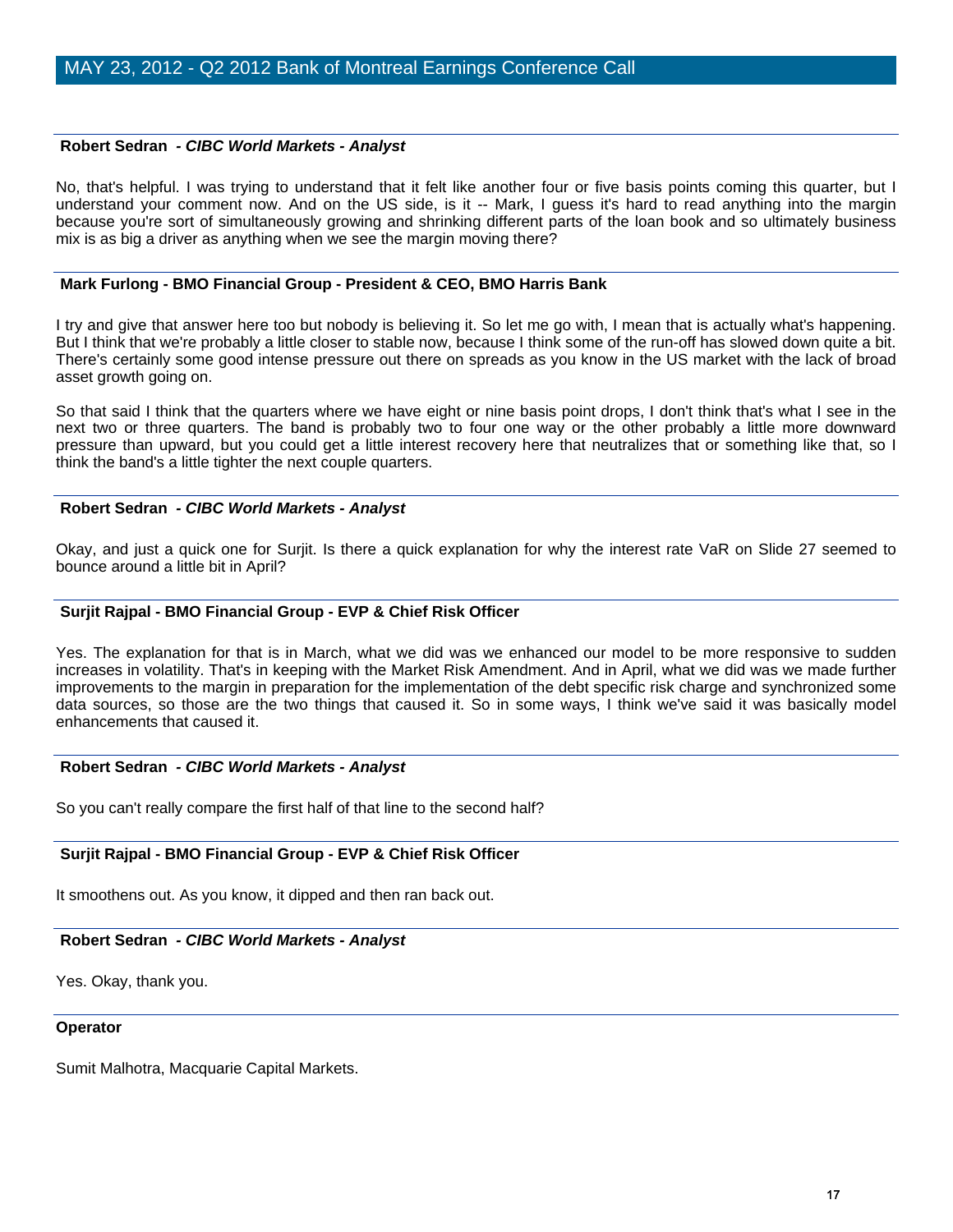#### **Sumit Malhotra** *- Macquarie Securities - Analyst*

Thanks, good afternoon. I'll try and get through this quickly. First off, back on Slide 20 and Slide 21, in the presentation for Mark Furlong -- first off thanks for the increased disclosure on how much of the commercial portfolio is actually in run-off, that's helpful.

But looking at the personal balances, the mortgages and home equity loans, you gave some explanations in a previous answer but when I look at the results and hear the conference calls from some of your regional peers, it certainly sounds like the housing refinance trade has been very beneficial to residential real estate related loan growth. Why are you not seeing the same phenomenon at this point?

#### **Mark Furlong - BMO Financial Group - President & CEO, BMO Harris Bank**

We are seeing a little bit of that and mortgage revenues are up US\$8 million or US\$9 million in the quarter. We're also converting from one system in one market to the Harris system so instead, you don't do all of the conversions at conversion date; you do some during the process, so we obviously have some distraction internally. But that reduces risk at the back end when we come to conversion date so there's a little bit of that ongoing but we are seeing some contraction.

We have a pipeline like everyone else. The pipeline is full and we're continuing to hire mortgage bankers to fulfill that pipeline. We've seen a little bit of spread widening in terms of what we sell, and remember we're selling about 70% of what we originate, so you just don't put as much on the balance sheet. And again, why we are selling is the spreads on what we can sell are wider than the return we would get if you use that five or six year NPV.

So that's why I think the mortgage balance -- if we just portfolio it, of course they would grow but we don't see that as the right return at this point in time. So that's the mortgage side. The home equity side, the stuff I've looked at from our peers, it doesn't seem that most of their portfolios are growing. In fact, it seems several of them are shrinking, but you may have some data that proves that to be otherwise. We are originating on the home equity side, but the portfolio is still coming down a little bit.

## **Sumit Malhotra** *- Macquarie Securities - Analyst*

And the second one related to the US bank either for yourself or for Tom Flynn. Expenses in the segment. If I remember last quarter, Tom gave some detail on the litigation provision that was in the US\$15 million to US\$20 million range so if I was looking at this on a apples-to-apples basis, expenses were down slightly.

I believe you previously mentioned to us that the next significant phase of the integration will be later this year. When that occurs, if I look at the \$\$470 million or so in expenses this quarter, do we see a defined step down or is it more that you're expecting expenses to stay rather stable while revenue starts to pick up?

## **Tom Flynn - BMO Financial Group - EVP, CFO**

Firstly just on the quarter-over-quarter expenses, in Q1 we did have a litigation expense and if you back that out, expenses were basically flat for the P&C US segment quarter-over-quarter. Looking ahead on the synergy side, we've talked about doing the large systems conversion for the integration in the fall and after that the synergies will accelerate. Takes a little while for you to, number one, complete the conversion, number two, have the reductions in the staffing levels that follow and then, number three, have those fully baked into the run rate numbers.

And so you'll see a little bit of a pick up in the fourth quarter but a bigger pick up and really the more meaningful pick up starting in Q1 of next year and that will be a step function change. We've talked about synergies in total more than \$300 million with \$100 million-plus coming this year and the balance being fully in the run rate by the end of next year. So that's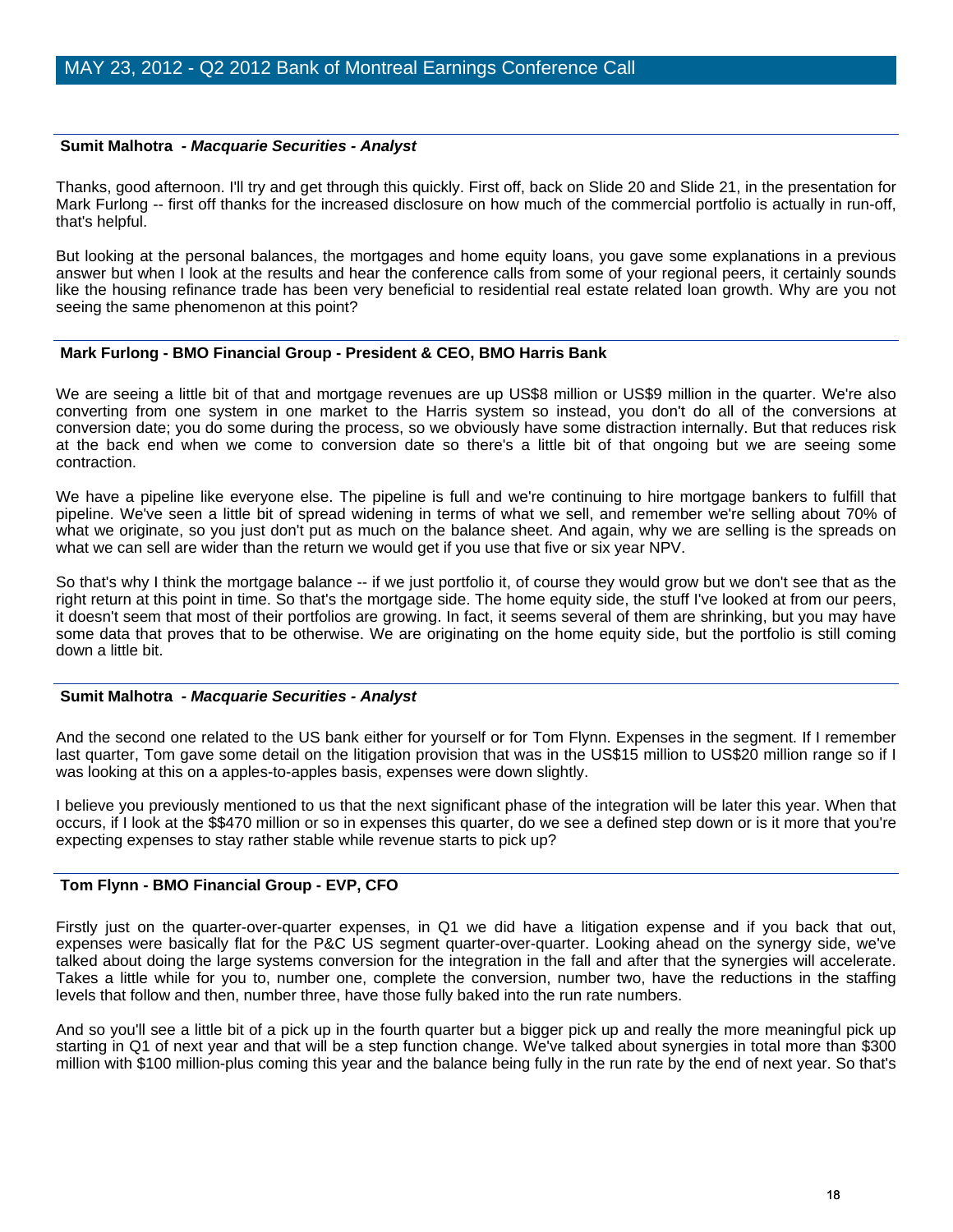the big picture. And there will be a sharp pick up, some of which will show up in the segment and some of which will show up in corporate early next year.

#### **Sumit Malhotra** *- Macquarie Securities - Analyst*

Last question for Tom Milroy. Pretty good quarter for your group and obviously the world feels a lot different since the end of April or maybe from when April started in terms of conditions. Trying to make this quick. The mining franchise for BMO has long been a source of pride and clearly we've had some difficult conditions in that particular sector.

Can you talk about, especially when we look at the underwriting advisory business, how important mining has been to the revenue you've been able to produce and what your outlook is in that business in the second half of the year?

#### **Tom Milroy - BMO Financial Group - CEO, BMO Capital Markets**

Absolutely. Let me start by saying that you're right. We did have a good quarter. We feel very positive about it. In terms of the mining, the mining has been an important part of our franchise, but it's just only one component of it. And I would actually expand that to say the mining and the other resource businesses have, like the other Canadian banks, it's a big part of our markets so it's a big piece of it.

That being said, I think we benefit from both the existing business we have in Canada which is fairly diversified and then the US business that we have. So while it's a material part, it isn't the only part. And while we've seen especially in the metals area, we've seen some deterioration in the commodity prices and we continue to see a desire for people to do transactions so we're somewhat optimistic about what may come out of that going forward.

In terms of the overall outlook, I think you're right in recognizing that markets of late have been a little volatile and really in response to the euro zone crisis and weaker data relating to the US economic recovery. That being said we think we're really well positioned and as recent experience has shown us as market conditions improve we'll be able to deliver good results.

#### **Operator**

Steve Theriault, Bank of America.

## **Steve Theriault** *- BofA Merrill Lynch - Analyst*

Thanks, first just a quick follow-up for Frank; you gave great information earlier on a number of fronts. When I look at mortgage loan growth, it does still look on the weaker side at about 2.5% but you are at almost 5% for the total consumer book, so what's doing particularly well there? Is it the HELOC book at the end of the day?

#### **Frank Techar - BMO Financial Group - President & CEO, P&C Canada**

Yes, just if you go back over the last year, our consumer lending products have been growing pretty rapidly and our share has been expanding over that period as well. There's three product categories that we would have in there. One would be our auto loans, two would be our HELOC loans, and third would be our unsecured lines of credit.

If you just look over that period of time, both auto and home equities have been growing pretty strongly; unsecured lines of credit have been shrinking, partially because of management action, partially because of consumer preference.

So we're still seeing nice growth, but as I said earlier on the call, we're not talking to our customers nearly as strongly about home equity products at this point in time because we just don't see them as being the right ones for them in this market environment and we've been putting our time and energy and attention focused on fixed-rate shorter-amortization mortgage products.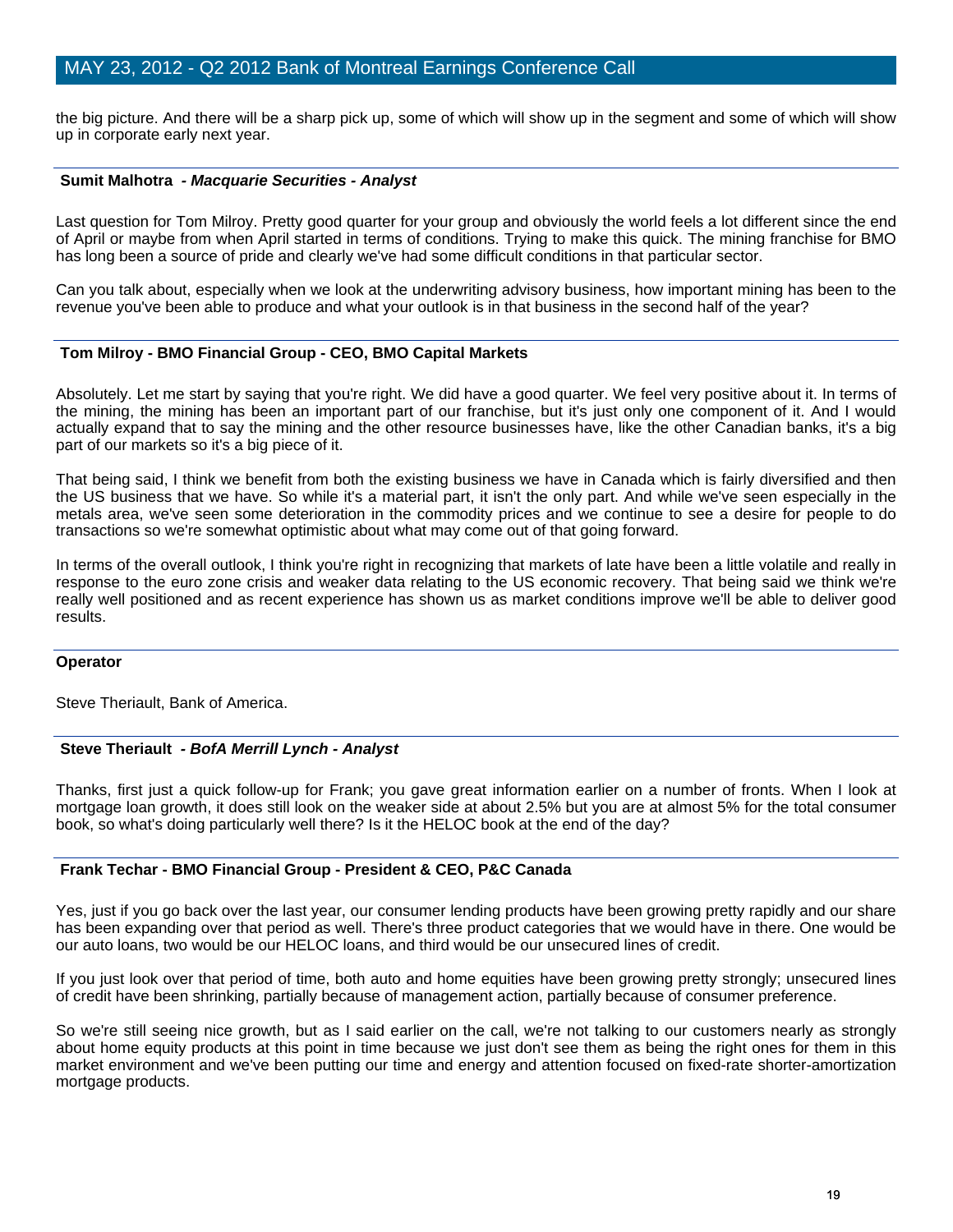And to some degree, these products have been substitutions over time. So that's where the growth has come historically in our consumer lending book and it's slowed rather materially from what it was a year ago.

On the mortgage front, we haven't seen the growth yet but all I can tell you is if you look at March and April, we're starting to see momentum pick up as a result of the offers we've had in the marketplace and some of the other things that we're engaged in with the business so I'm optimistic that the mortgage growth is going to start to improve as we go through the second half of the year.

#### **Steve Theriault** *- BofA Merrill Lynch - Analyst*

Great. Thanks for that, and then for Gilles if I could, before I wrap up here, interest rates have come down quarter-to-date as we're all aware. If the quarter ended today, can you give us any sense of what hit the insurance business would take? Would it be somewhere in the range of the \$45 million or \$50 million we saw in Q1? And then last quarter I think there was a \$20 million gain in the non-insurance component but you matched that earnings of \$98 million again this quarter. Can you talk a bit about what drove the earnings for us, please?

#### **Gilles Ouellette - BMO Financial Group - President and CEO, PCG**

The bulk of the earnings growth in the second quarter came from the brokerage businesses being stronger. As you know, a large part of our revenues come from fees, and the markets were stronger in the second quarter than they were in the first quarter and also in transactions. The business is pretty straightforward. With respect to the interest rates, interest rates this month are off but not to the extent that you'd mentioned. But this wouldn't be the first quarter where things change very quickly from the one week to the next, so--

## **Steve Theriault** *- BofA Merrill Lynch - Analyst*

That's fair enough.

## **Gilles Ouellette - BMO Financial Group - President and CEO, PCG**

Okay, thanks, Steve.

## **Steve Theriault** *- BofA Merrill Lynch - Analyst*

Okay, thank you.

#### **Operator**

Mario Mendonca, Canaccord Genuity.

#### **Mario Mendonca** *- Canaccord Genuity - Analyst*

Good afternoon. A question for Frank. Commercial mortgage growth in Canada was particularly good, especially given where it has been over the last few quarters. A few quarters ago you talked about the Bank possibly seeing slower commercial loan growth relative to your peers because of the Bank's exposure to commercial real estate. What specifically drove the growth in commercial this quarter and is it something we can expect to continue?

 **Frank Techar - BMO Financial Group - President & CEO, P&C Canada**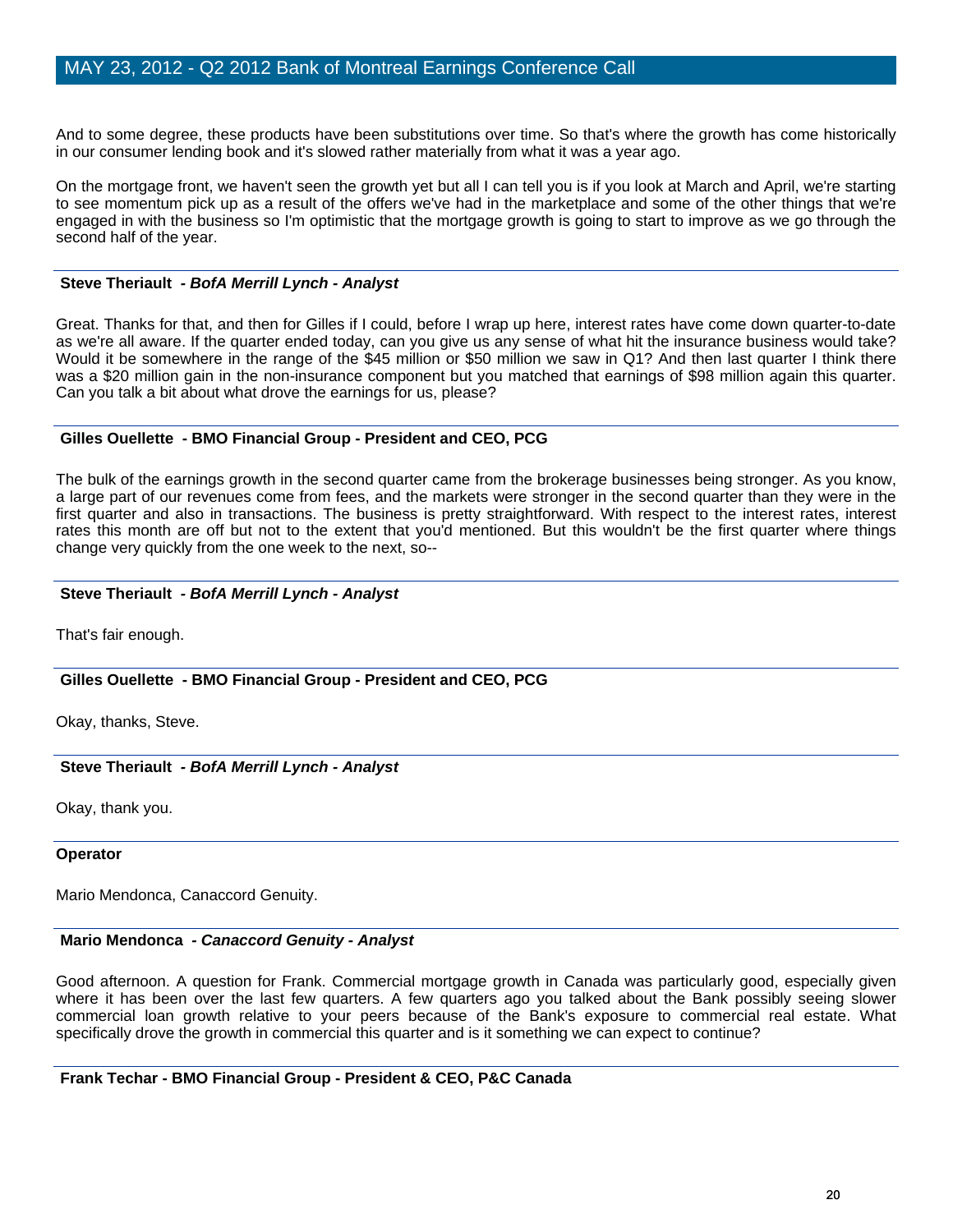Yes, on the commercial side, Mario, we're still in the same position we were a year ago relative to commercial real estate. We're approaching that segment very cautiously. I'd say that just relative to your general question, commercial loan growth of 3.2% in this quarter should be the low point for us.

Our lending pipelines are up significantly over last year and as I said relative to the mortgage business sequentially, the March and April year-over-year loan growth rates were stronger than January and February. So we're starting to see momentum build in the commercial loan book and relative to any particular area or segment, it's broad-based but not focused on commercial real estate.

## **Mario Mendonca** *- Canaccord Genuity - Analyst*

What I was getting at by the improvement and I think you kind of addressed it by referring to March and April was the quarter-over-quarter in commercial was better than I've seen in three quarters.

## **Frank Techar - BMO Financial Group - President & CEO, P&C Canada**

Yes.

## **Mario Mendonca** *- Canaccord Genuity - Analyst*

So that's consistent I presume with what you're suggesting about March and April then?

## **Frank Techar - BMO Financial Group - President & CEO, P&C Canada**

Yes, we're starting to see momentum pick up.

## **Mario Mendonca** *- Canaccord Genuity - Analyst*

It's not commercial real estate?

## **Frank Techar - BMO Financial Group - President & CEO, P&C Canada**

It's not commercial real estate.

## **Mario Mendonca** *- Canaccord Genuity - Analyst*

Thanks very much.

## **Frank Techar - BMO Financial Group - President & CEO, P&C Canada**

Thanks.

## **Operator**

Thank you. Now I'd like to turn the meeting back over to Mr. Bill Downe.